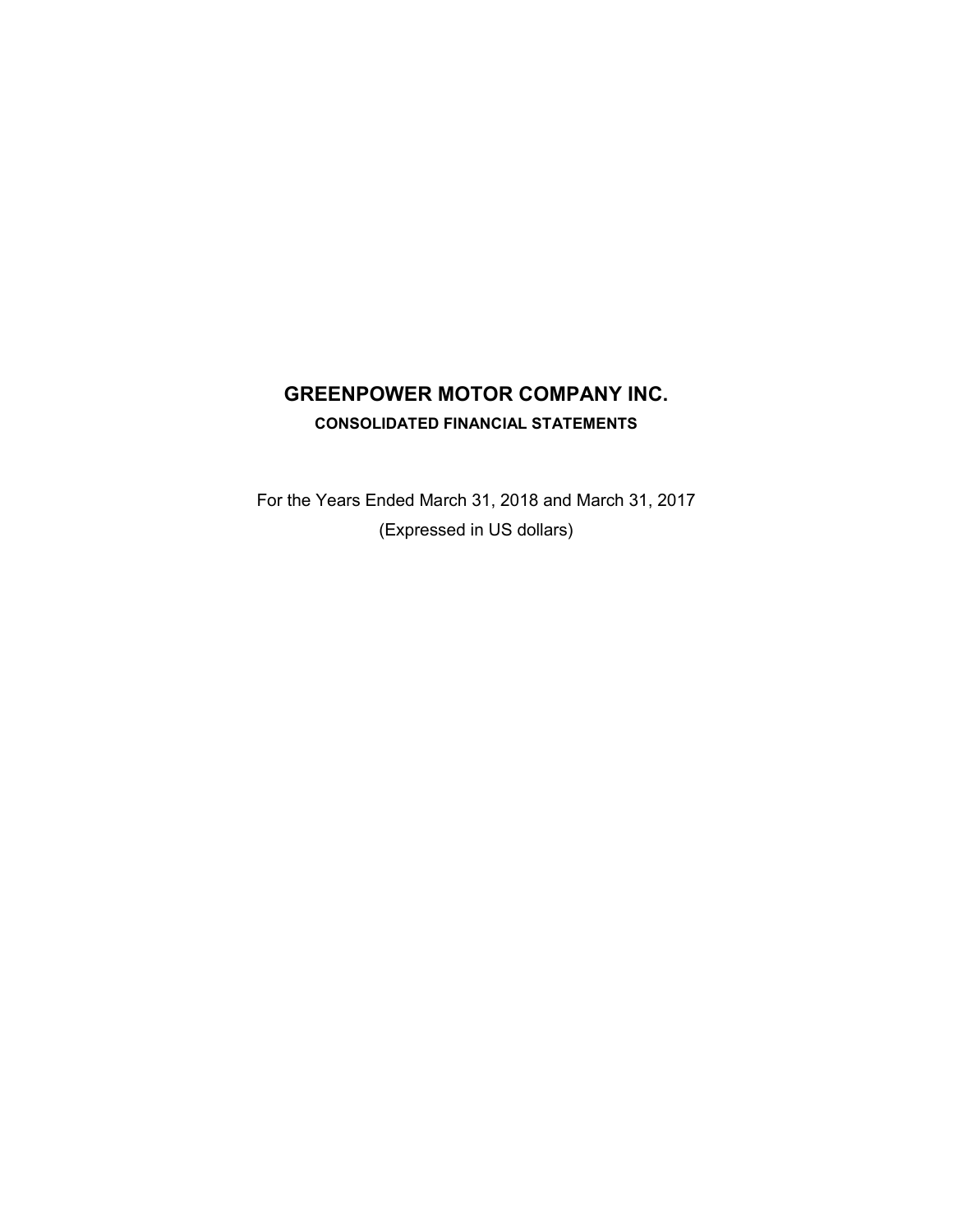# **March 31, 2018 and 2017**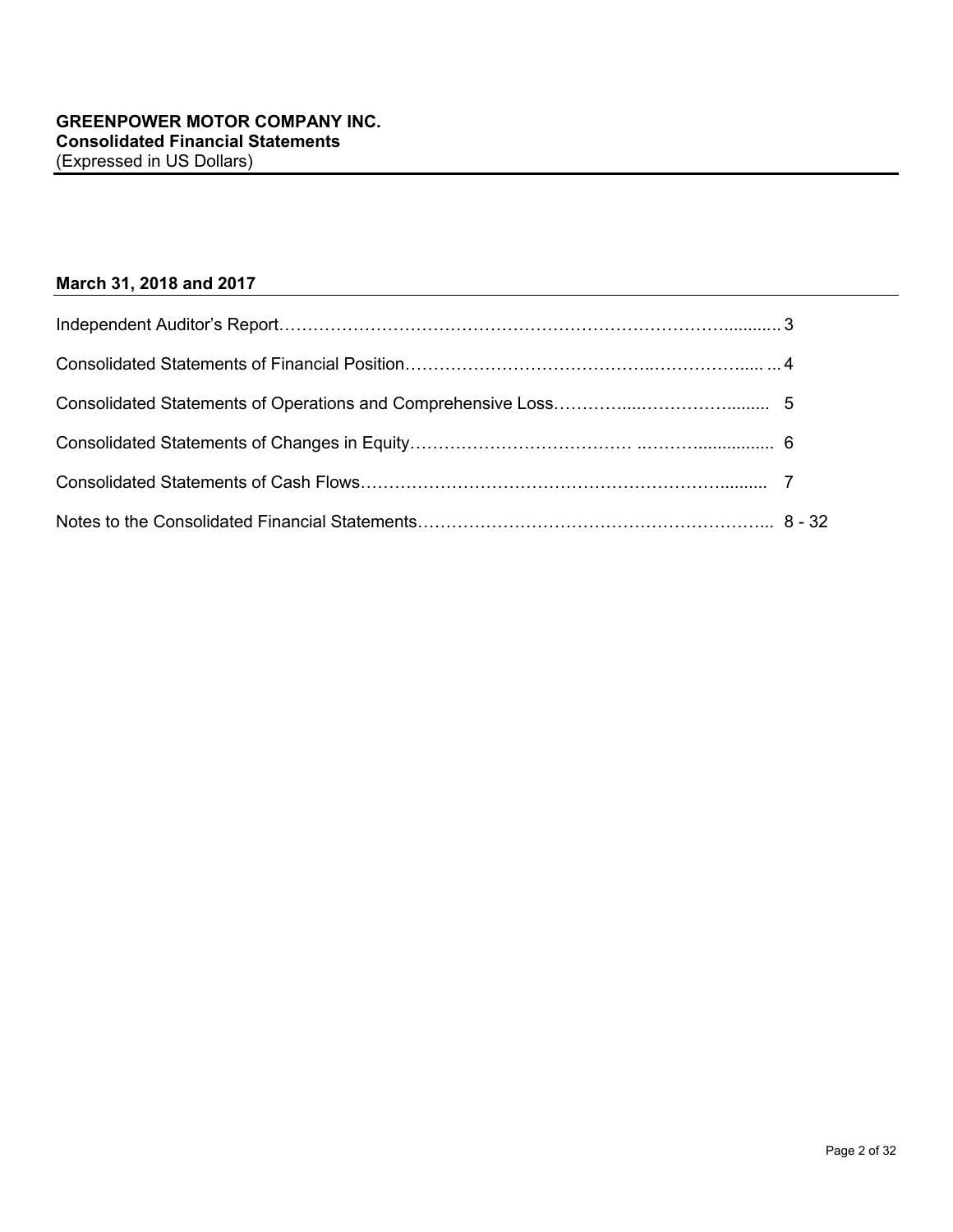

**Crowe MacKay LLP** Member Crowe Horwath International 1100 - 1177 West Hastings Street Vancouver, BC V6E 4T5 +1.604.687.4511 Tel +1.604.687.5805 Fax +1.800.351.0426 Toll Free www.crowemackay.ca

#### **Independent Auditor's Report**

**To the Shareholders of GreenPower Motor Company Inc.**

We have audited the accompanying consolidated financial statements of GreenPower Motor Company Inc. and its subsidiaries, which comprise the consolidated statements of financial position as at March 31, 2018 and March 31, 2017, and the consolidated statements of operations and comprehensive loss, changes in equity and cash flows for the years then ended, and a summary of significant accounting policies and other explanatory information.

#### Management's Responsibility for the Consolidated Financial Statements

Management is responsible for the preparation and fair presentation of these consolidated financial statements in accordance with International Financial Reporting Standards, and for such internal control as management determines is necessary to enable the preparation of consolidated financial statements that are free from material misstatement, whether due to fraud or error.

#### Auditor's Responsibility

Our responsibility is to express an opinion on these consolidated financial statements based on our audits. We conducted our audits in accordance with Canadian generally accepted auditing standards. Those standards require that we comply with ethical requirements and plan and perform the audits to obtain reasonable assurance about whether the consolidated financial statements are free from material misstatement.

An audit involves performing procedures to obtain audit evidence about the amounts and disclosures in the consolidated financial statements. The procedures selected depend on the auditor's judgment, including the assessment of the risks of material misstatement of the consolidated financial statements, whether due to fraud or error. In making those risk assessments, the auditor considers internal control relevant to the entity's preparation and fair presentation of the consolidated financial statements in order to design audit procedures that are appropriate in the circumstances, but not for the purpose of expressing an opinion on the effectiveness of the entity's internal control. An audit also includes evaluating the appropriateness of accounting policies used and the reasonableness of accounting estimates made by management, as well as evaluating the overall presentation of the consolidated financial statements.

We believe that the audit evidence we have obtained in our audits is sufficient and appropriate to provide a basis for our audit opinion.

#### **Opinion**

In our opinion, the consolidated financial statements present fairly, in all material respects, the financial position of GreenPower Motor Company Inc. and its subsidiaries as at March 31, 2018 and March 31, 2017 and its financial performance and its cash flows for the years then ended in accordance with International Financial Reporting Standards.

#### Emphasis of matter

Without modifying our opinion, we draw attention to Note 1 to the consolidated financial statements which describes the material uncertainty that may cast significant doubt about the ability of GreenPower Motor Company Inc. to continue as a going concern.

#### **"Crowe MacKay LLP"**

**Chartered Professional Accountants Vancouver, British Columbia July 9, 2018**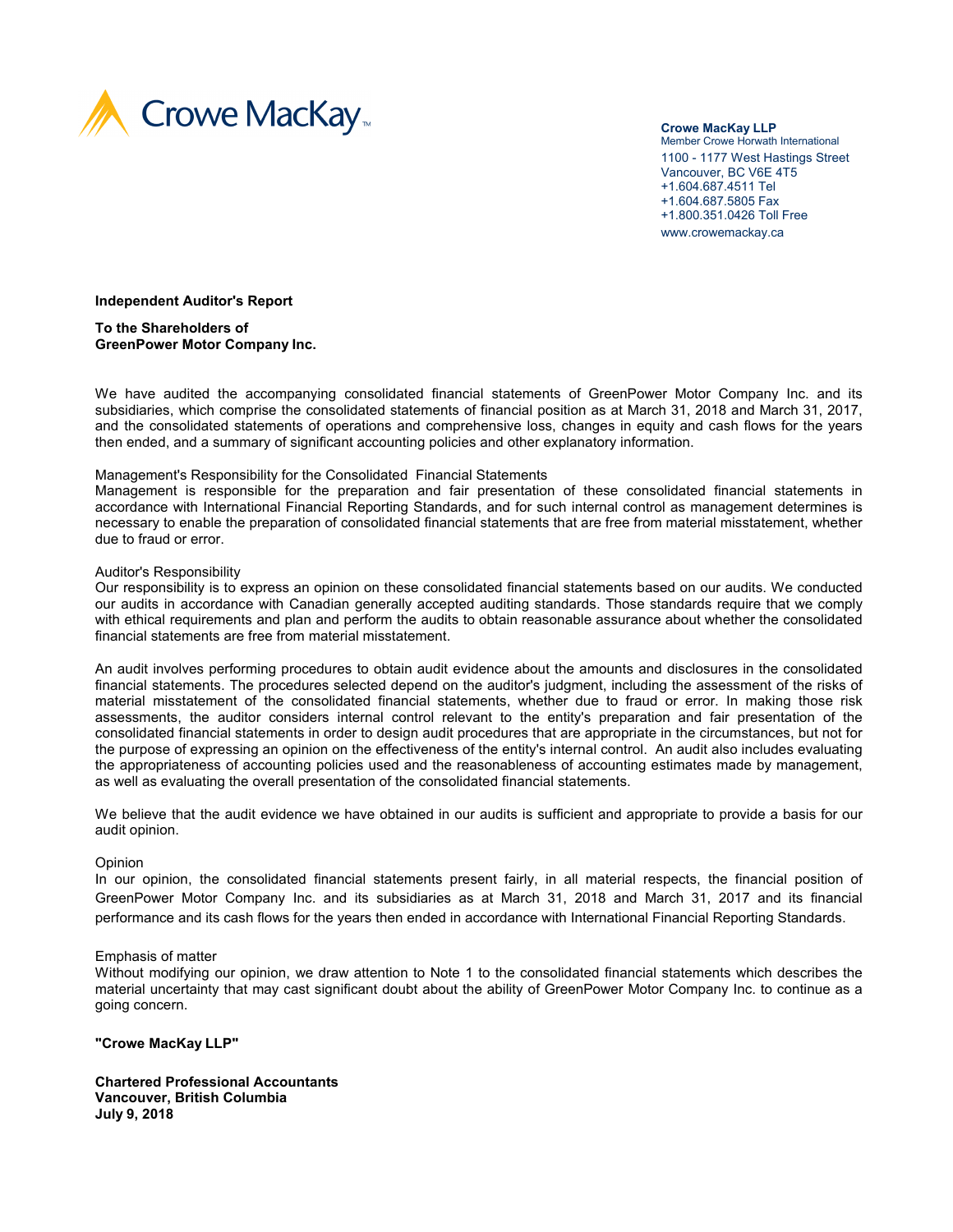# **GREENPOWER MOTOR COMPANY INC.**

# Consolidated Statements of Financial Position

As at March 31, 2018

(Expressed in US Dollars)

|                                                                                                                                                                                                                                                                                                                                                                                                             | March 31,<br>2018                                                                                        | March 31,<br>2017                                                                |
|-------------------------------------------------------------------------------------------------------------------------------------------------------------------------------------------------------------------------------------------------------------------------------------------------------------------------------------------------------------------------------------------------------------|----------------------------------------------------------------------------------------------------------|----------------------------------------------------------------------------------|
| <b>Assets</b>                                                                                                                                                                                                                                                                                                                                                                                               |                                                                                                          |                                                                                  |
| <b>Current</b>                                                                                                                                                                                                                                                                                                                                                                                              |                                                                                                          |                                                                                  |
| Cash                                                                                                                                                                                                                                                                                                                                                                                                        | \$<br>1,007,329                                                                                          | \$<br>56,995                                                                     |
| Accounts receivable                                                                                                                                                                                                                                                                                                                                                                                         | 246,679                                                                                                  |                                                                                  |
| <b>GST</b> receivable                                                                                                                                                                                                                                                                                                                                                                                       | 15,224                                                                                                   | 20,490                                                                           |
| Inventory (Note 3)                                                                                                                                                                                                                                                                                                                                                                                          | 3,246,088                                                                                                | 1,209,786                                                                        |
| Prepaids & deposits                                                                                                                                                                                                                                                                                                                                                                                         | 68,462                                                                                                   | 32,435                                                                           |
|                                                                                                                                                                                                                                                                                                                                                                                                             | 4,583,782                                                                                                | 1,319,706                                                                        |
| Non-current                                                                                                                                                                                                                                                                                                                                                                                                 |                                                                                                          |                                                                                  |
| Deposits                                                                                                                                                                                                                                                                                                                                                                                                    |                                                                                                          | 47,042                                                                           |
| Promissory note receivable (Note 4)                                                                                                                                                                                                                                                                                                                                                                         | 578,143                                                                                                  |                                                                                  |
| Property and equipment (Note 5)                                                                                                                                                                                                                                                                                                                                                                             | 2,328,540                                                                                                | 3,124,031                                                                        |
| Other assets                                                                                                                                                                                                                                                                                                                                                                                                | 1                                                                                                        | 28,818                                                                           |
|                                                                                                                                                                                                                                                                                                                                                                                                             | \$<br>7,490,466                                                                                          | \$<br>4,519,597                                                                  |
| Liabilities<br><b>Current liabilities</b><br>Accounts payable & accrued liabilities (Note 13)<br>Deposits from customers<br>Current portion of promissory note payable (Note 10)<br>Current portion of convertible debentures (Note 9)<br>Loans payable to related parties (Note 13)<br>Non-current<br>Convertible debentures (Note 9)<br>Warranty liability (Note 16)<br>Promissory note payable (Note 10) | \$<br>451,893<br>582,197<br>55,774<br>557,493<br>756,241<br>2,403,598<br>2,334,923<br>123,065<br>461,135 | \$<br>868,639<br>224,177<br>54,675<br>172,326<br>1,319,817<br>505,690<br>516,863 |
|                                                                                                                                                                                                                                                                                                                                                                                                             | 5,322,721                                                                                                | 2,342,370                                                                        |
| <b>Equity</b>                                                                                                                                                                                                                                                                                                                                                                                               |                                                                                                          |                                                                                  |
| Share capital (Note 6)                                                                                                                                                                                                                                                                                                                                                                                      | 12,686,476                                                                                               | 12,144,019                                                                       |
| Equity portion of convertible debentures (Note 9)<br>Reserves                                                                                                                                                                                                                                                                                                                                               | 393,850<br>3,233,235                                                                                     | 67,695<br>1,358,503                                                              |
|                                                                                                                                                                                                                                                                                                                                                                                                             |                                                                                                          |                                                                                  |
| Accumulated other comprehensive loss<br>Accumulated deficit                                                                                                                                                                                                                                                                                                                                                 | (65, 677)                                                                                                | (86,991)<br>(11, 305, 999)                                                       |
|                                                                                                                                                                                                                                                                                                                                                                                                             | (14,080,139)<br>2,167,745                                                                                | 2,177,227                                                                        |
|                                                                                                                                                                                                                                                                                                                                                                                                             | \$<br>7,490,466                                                                                          | \$<br>4,519,597                                                                  |
|                                                                                                                                                                                                                                                                                                                                                                                                             |                                                                                                          |                                                                                  |

Nature and Continuance of Operations - Note 1 Events After the Reporting Period - Note 17

Approved on behalf of the Board on July 9, 2018

*"Fraser Atkinson"*

**Director** 

*"Mark Achtemichuk"*

**Director**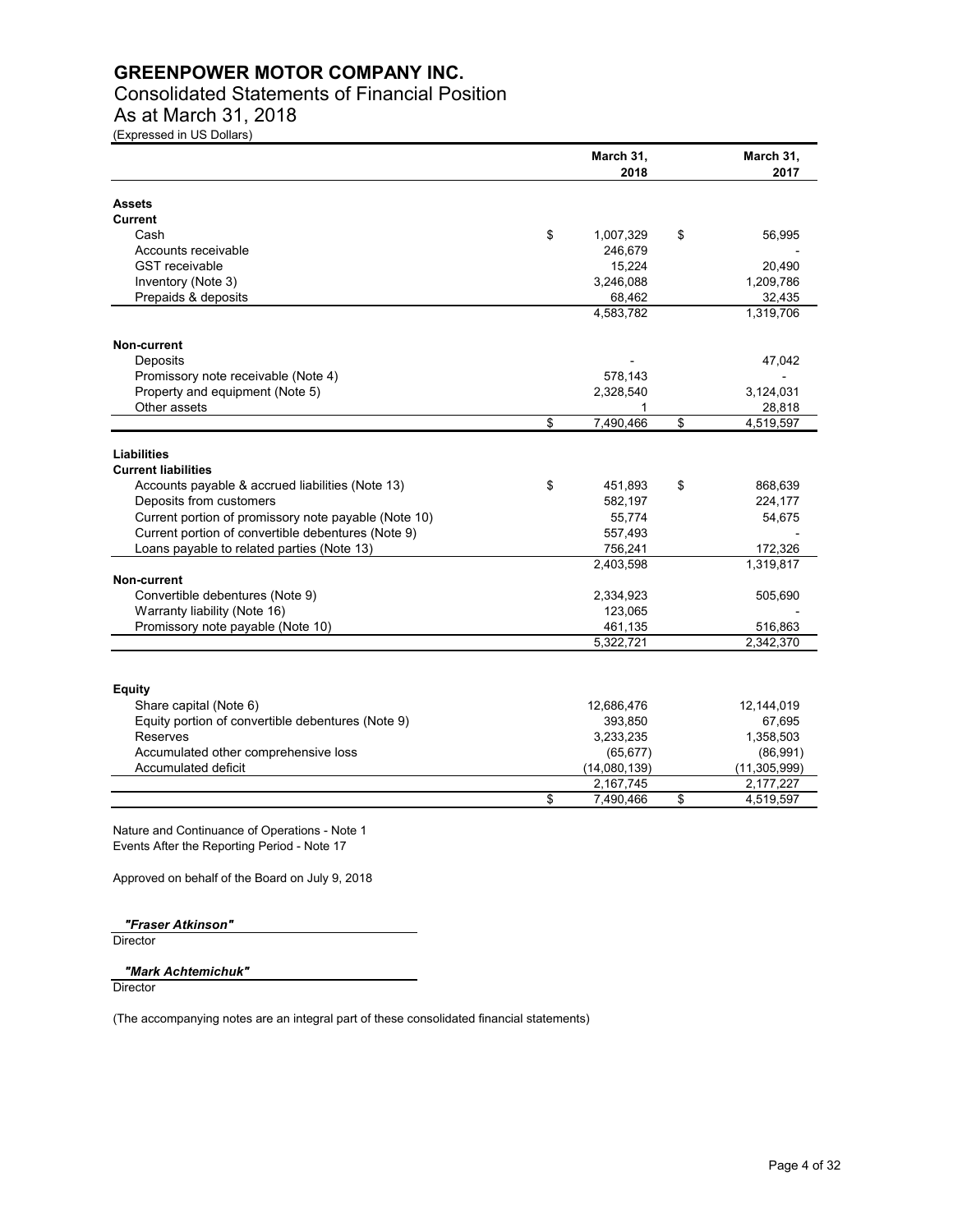# **GREENPOWER MOTOR COMPANY INC.**

Consolidated Statements of Operations and Comprehensive Loss For the Years Ended March 31, 2018 and 2017

(Expressed in US Dollars)

|                                                                         | March 31,         | March 31,         |
|-------------------------------------------------------------------------|-------------------|-------------------|
|                                                                         | 2018              | 2017              |
|                                                                         |                   |                   |
| Revenue                                                                 | \$<br>3,516,156   | \$                |
| Cost of Sales                                                           | 2,267,765         |                   |
| <b>Gross Profit</b>                                                     | 1,248,391         |                   |
| <b>Expenses</b>                                                         |                   |                   |
| Administrative fees (Note 13)                                           | 1,231,041         | 598,850           |
| Depreciation (Note 5)                                                   | 525,228           | 177,498           |
| Foreign exchange loss (gain)                                            | (18, 396)         | 6,550             |
| Interest and accretion (Notes 9 and 10)                                 | 563,411           | 95,629            |
| Office                                                                  | 95,204            | 67,112            |
| Product development costs                                               | 251,826           | 312,278           |
| Professional fees (Note 13)                                             | 170,153           | 176,563           |
| Rent and maintenance                                                    | 90,643            | 64,400            |
| Sales and marketing                                                     | 404,610           | 234,395           |
| Share-based payments (Notes 7 and 13)                                   | 744,801           | 391,769           |
| Transportation costs (Note 13)                                          | 229,637           | 257,352           |
| Travel, accommodation, meals and entertainment (Note 13)                | 315,556           | 430,821           |
|                                                                         | 4,603,714         | 2,813,217         |
| Net loss from operations for the year                                   | (3,355,323)       | (2,813,217)       |
| <b>Other items</b>                                                      |                   |                   |
| Write down other assets                                                 | (28, 817)         |                   |
| Net loss before income tax                                              | (3,384,140)       | (2,813,217)       |
| Income tax recovery                                                     | 610,000           |                   |
|                                                                         |                   |                   |
| Net loss for the year                                                   | (2,774,140)       | (2,813,217)       |
| Other comprehensive income                                              |                   |                   |
| Cumulative translation reserve                                          | 21,314            | 4,788             |
| Total comprehensive loss for the year                                   | \$<br>(2,752,826) | \$<br>(2,808,429) |
| Loss per common share, basic and diluted                                | \$<br>(0.03)      | \$<br>(0.03)      |
| Weighted average number of common shares outstanding, basic and diluted | 92,262,206        | 87,107,051        |
|                                                                         |                   |                   |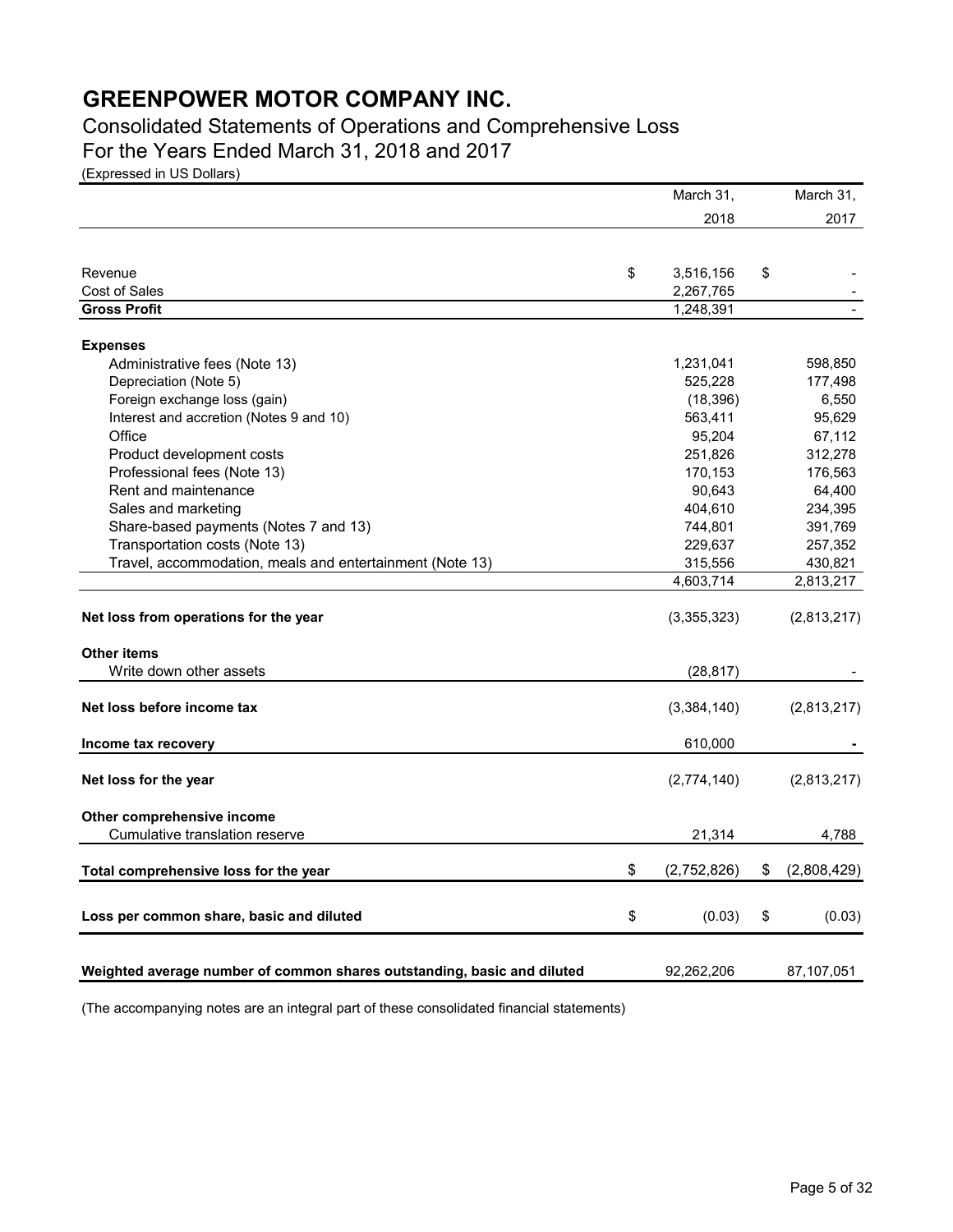#### **For the Years Ended March 31, 2018 and 2017 GREENPOWER MOTOR COMPANY INC. Consolidated Statements of Changes in Equity**

(Expressed in US Dollars)

|                                                                                      | <b>Share Capital</b>     |               | <b>Equity portion</b>    | <b>Accumulated other</b> |                    |                          |              |  |
|--------------------------------------------------------------------------------------|--------------------------|---------------|--------------------------|--------------------------|--------------------|--------------------------|--------------|--|
|                                                                                      | Number of                |               | of convertible           |                          | comprehensive gain | Accumulated              |              |  |
|                                                                                      | <b>Common shares</b>     | Amount        | debentures               | <b>Reserves</b>          | (loss)             | <b>Deficit</b>           | <b>Total</b> |  |
| Balance, March 31, 2016                                                              | 83,676,324               | \$9,164,266   | \$69,552                 | \$1,399,905 \$           | $(91, 779)$ \$     | (8,492,782)              | \$2,049,162  |  |
| Shares issued for cash at CDN \$0.30 per common share                                | 1,000,000                | 232,440       |                          |                          |                    | $\sim$                   | 232,440      |  |
| Shares issued for cash at CDN \$0.75 per share unit                                  | 684,541                  | 391,557       |                          |                          |                    |                          | 391,557      |  |
| Share issuance costs                                                                 | $\overline{\phantom{a}}$ | (32, 422)     |                          |                          |                    | $\overline{\phantom{a}}$ | (32, 422)    |  |
| Fair value of broker options exercised                                               | 284,520                  | 79,951        | $\overline{\phantom{a}}$ | (24, 857)                |                    |                          | 55,094       |  |
| Fair value of stock options exercised                                                | 1,338,750                | 423,659       |                          | (174, 777)               |                    |                          | 248,882      |  |
| Fair value of warrants exercised                                                     | 4,408,318                | 1,870,708     | $\overline{\phantom{a}}$ | (233, 537)               |                    | $\overline{a}$           | 1,637,171    |  |
| Shares issued for conversion of debentures                                           | 50,000                   | 13,860        | (1, 857)                 |                          |                    |                          | 12,003       |  |
| Share-based payments                                                                 | ÷                        |               | $\overline{\phantom{a}}$ | 391,769                  |                    |                          | 391,769      |  |
| Cumulative translation reserve                                                       |                          |               |                          |                          | 4,788              |                          | 4,788        |  |
| Net loss for the year                                                                |                          |               |                          |                          | $\sim$             | (2,813,217)              | (2,813,217)  |  |
| Balance, March 31, 2017                                                              | 91,442,453               | 12,144,019    | 67,695                   | 1,358,503                | (86,991)           | (11, 305, 999)           | 2,177,227    |  |
| Fair value of the equity portion of the convertible debentures                       |                          |               | 454,231                  |                          |                    |                          | 454,231      |  |
| Fair value assigned to the warrants on issuance of convertible debentures            |                          |               |                          | 1,863,238                |                    |                          | 1,863,238    |  |
| Tax impact of equity instruments issued with convertible debentures                  |                          |               | (121,000)                | (489,000)                |                    |                          | (610,000)    |  |
| Transaction costs assigned to the warrants on the issuance of convertible debentures |                          |               |                          | (41, 639)                |                    |                          | (41, 639)    |  |
| Fair value of stock options exercised                                                | 1,495,000                | 499,136       |                          | (202, 668)               |                    |                          | 296,468      |  |
| Shares issued for conversion of debentures                                           | 250,000                  | 43,321        | (7,076)                  |                          |                    |                          | 36,245       |  |
| Share-based payments                                                                 |                          |               |                          | 744,801                  |                    |                          | 744,801      |  |
| Cumulative translation reserve                                                       |                          |               |                          |                          | 21,314             |                          | 21,314       |  |
| Net loss for the year                                                                |                          |               |                          |                          |                    | (2,774,140)              | (2,774,140)  |  |
| Balance, March 31, 2018                                                              | 93,187,453 \$            | 12,686,476 \$ | 393,850<br>\$            | 3,233,235 \$             | $(65, 677)$ \$     | (14,080,139)<br>\$       | 2,167,745    |  |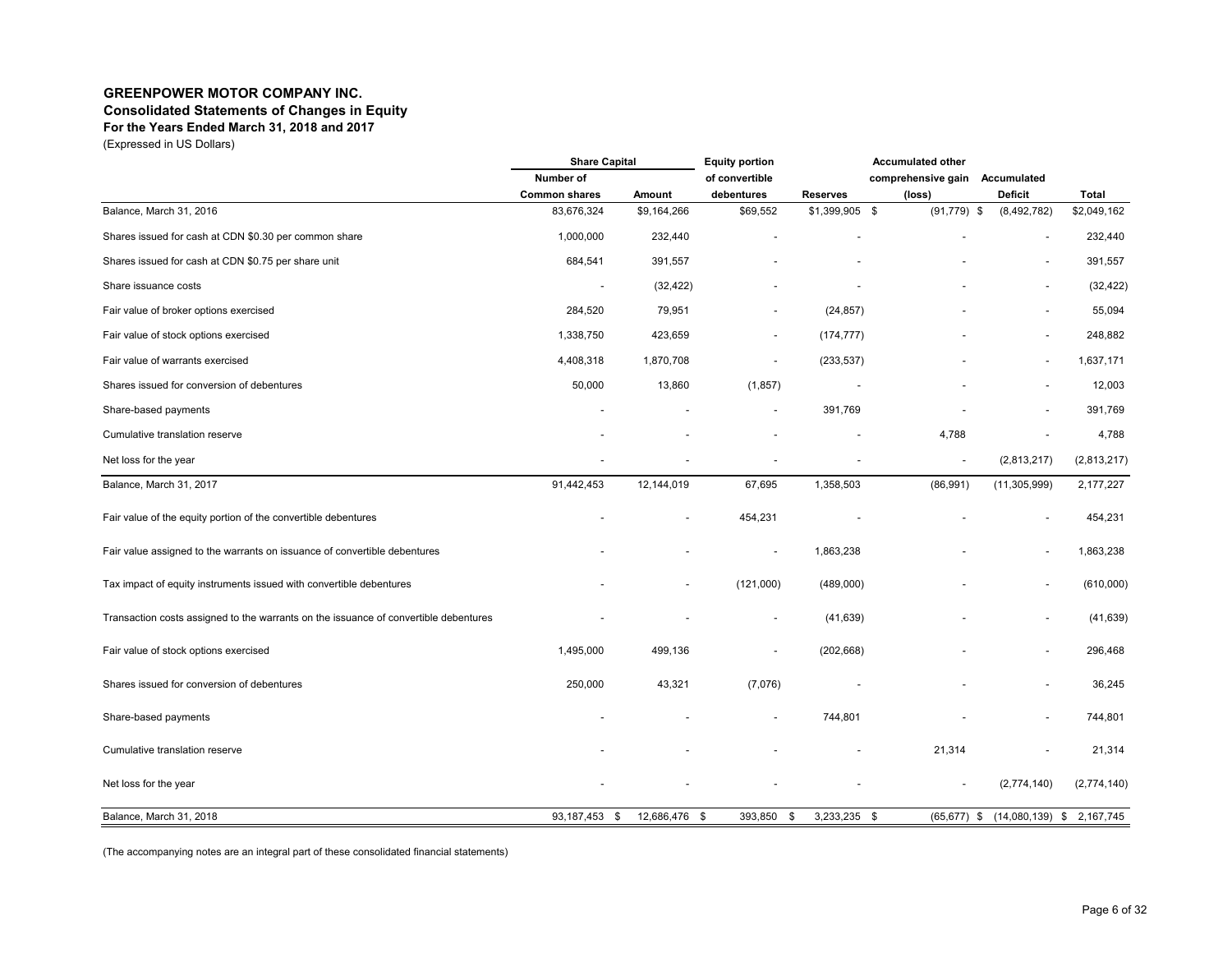# **GREENPOWER MOTOR COMPANY INC.**

Consolidated Statements of Cash Flows

For the Years Ended March 31, 2018 and 2017

(Expressed in US Dollars)

|                                                                                         | March 31,         | March 31,         |
|-----------------------------------------------------------------------------------------|-------------------|-------------------|
|                                                                                         | 2018              | 2017              |
|                                                                                         |                   |                   |
| Cash flows from (used in) operating activities                                          |                   |                   |
| Loss for the year                                                                       | \$<br>(2,774,140) | \$<br>(2,813,217) |
| Items not affecting cash                                                                |                   |                   |
| Share-based payments                                                                    | 744,801           | 391,769           |
| Accretion                                                                               | 275,523           | 44,766            |
| Foreign exchange loss (gain)                                                            | (18, 396)         | 6,550             |
| Accretion of promissory note receeivable                                                | (5,267)           |                   |
| Write down of other assets                                                              | 28,817            |                   |
| Income tax recovery                                                                     | (610,000)         |                   |
| Depreciation                                                                            | 525,228           | 177,498           |
| Cash flow used in operating activities before changes in non-cash working capital items | (1,833,434)       | (2, 192, 634)     |
| Changes in non-cash working capital items:                                              |                   |                   |
| Accounts receivable                                                                     | (246, 679)        |                   |
| <b>GST</b> receivable                                                                   | 5,266             | (5,319)           |
| Inventory                                                                               | (2, 236, 935)     | (998, 706)        |
| Prepaids & deposits                                                                     | 11,015            | (55, 302)         |
| Promissory note receivable                                                              | (572, 876)        |                   |
| Deposits from customers                                                                 | 358,020           |                   |
| Accounts payable & accrued liabilities                                                  | 505,238           | 92,014            |
| Warranty liability                                                                      | 123,065           |                   |
|                                                                                         | (3,887,320)       | (3, 159, 947)     |
|                                                                                         |                   |                   |
| Cash flows from (used in) investing activity                                            |                   |                   |
| Purchase of property and equipment                                                      | (365, 664)        | (86, 216)         |
|                                                                                         | (365, 664)        | (86, 216)         |
|                                                                                         |                   |                   |
| Cash flows from (used in) financing activities                                          |                   |                   |
| Repayment of loans payable to related parties                                           |                   |                   |
|                                                                                         | (38,084)          | (253, 028)        |
| Loans from related parties                                                              | 538,215           |                   |
| Principal payments on promissory note                                                   | (54, 629)         | (22, 462)         |
| Issuance of common shares                                                               |                   | 623,997           |
| Share issuance costs                                                                    |                   | (32, 422)         |
| Proceeds from issuance of convertible debentures                                        | 4,522,292         |                   |
| Convertible debenture costs                                                             | (99, 014)         |                   |
| Proceeds from exercise of broker options                                                |                   | 55,094            |
| Proceeds from exercise of stock options                                                 | 296,468           | 248,882           |
| Proceeds from exercise of warrants                                                      |                   | 1,637,171         |
|                                                                                         | 5,165,248         | 2,257,232         |
| Foreign exchange on cash                                                                | 38,070            | (683)             |
|                                                                                         |                   |                   |
| Net increase (decrease) in cash                                                         | 950,334           | (989, 614)        |
| Cash, beginning of year                                                                 | 56,995            | 1,046,609         |
| Cash, end of year                                                                       | \$<br>1,007,329   | \$<br>56,995      |
|                                                                                         |                   |                   |
| <b>Supplemental Cash Flow Disclosure:</b>                                               |                   |                   |
| Interest paid                                                                           | 287,888           | 50,863            |
| Taxes paid                                                                              |                   |                   |
|                                                                                         |                   |                   |
| Non-cash transactions:                                                                  |                   |                   |
| Fair value assigned to the warrants pursuant to the issued convertible debentures       | 1,863,238         |                   |
| Fair value of the equity portion of the convertible debentures                          | 454,231           |                   |
| Property and equipment acquired by issuance of promissory note payable                  |                   | 594,000           |
| Accretion on promissory note receivable                                                 | 208,013           |                   |
| Assets transferred from (to) inventory to (from) property and equipment                 | 594,481           | 2,031,174         |
|                                                                                         |                   |                   |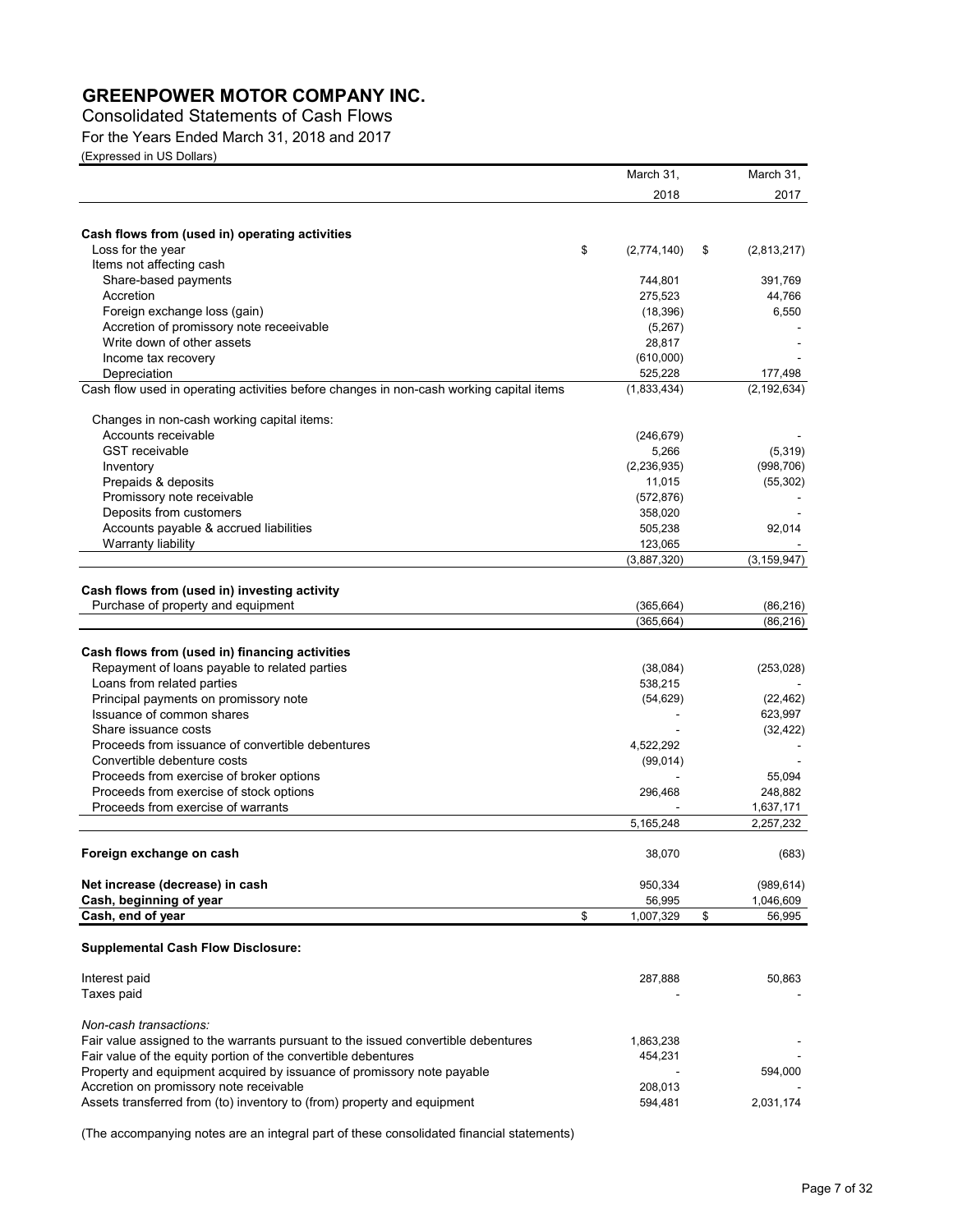(Expressed in US Dollars)

# **1. Nature and Continuance of Operations**

GreenPower Motor Company Inc. (the "Company") was incorporated in the Province of British Columbia on September 18, 2007. The Company is in the business of manufacturing and distributing all-electric transit, school and charter buses.

The primary office is located at Suite 240-209 Carrall St., Vancouver, Canada.

The consolidated financial statements were authorized by the Board of Directors on July 9, 2018.

These consolidated financial statements have been prepared in accordance with International Financial Reporting Standards with the assumption that the Company will be able to realize its assets and discharge its liabilities in the normal course of business.

The Company's continuing operations are dependent upon its ability to raise capital and generate cash flows. At March 31, 2018, the Company had working capital of \$2,180,184 and an accumulated deficit of \$14,080,139. These consolidated financial statements do not include any adjustments relating to the recoverability and classification of recorded asset amounts and classification of liabilities that might be necessary should the Company be unable to continue in existence. The continuation of the Company as a going concern is dependent on future cash flows from operations including the successful sale and manufacture of electric buses to achieve a profitable level of operations and obtaining necessary financing to fund ongoing operations. To this end, the Company has now delivered and received payment for allelectric buses to customers, has a backlog of orders for delivery, and has arranged for a \$2 million line of credit to meet funding requirements. The Company's ability to achieve these objectives is subject to material uncertainty which may cast significant doubt upon the Company's ability to continue as a going concern.

# **2. Significant Accounting Policies**

*(a) Basis of presentation*

Statement of Compliance with IFRS

These annual consolidated financial statements for the years ended March 31, 2018 and March 31, 2017 were prepared in accordance with International Financial Reporting Standards ("IFRS") as issued by the International Accounting Standards Board ("IASB"), and interpretations of the International Financial Reporting Interpretations Committee ("IFRIC"). These consolidated financial statements are presented on a historical cost basis, except for financial instruments classified as available-for-sale or fair value through profit or loss ("FVTPL"), in U.S. dollars. In addition, these consolidated financial statements have been prepared using the accrual basis of accounting, except for cash flow information. The preparation of these consolidated financial statements in compliance with IFRS requires management to make certain critical accounting estimates. It also requires management to exercise judgment in applying the Company's accounting policies.

#### *(b) Basis of consolidation*

These consolidated financial statements include the accounts of the Company and all of its wholly-owned subsidiaries:

- 1. GP GreenPower Industries Inc. (registered in Canada)
- 2. GreenPower Motor Company, Inc. (registered in the United States)
- 3. 0939181 BC Ltd (registered in Canada) and Utah Manganese, Inc. (registered in the United States)
- 4. 0999314 B.C. Ltd. (registered in Canada).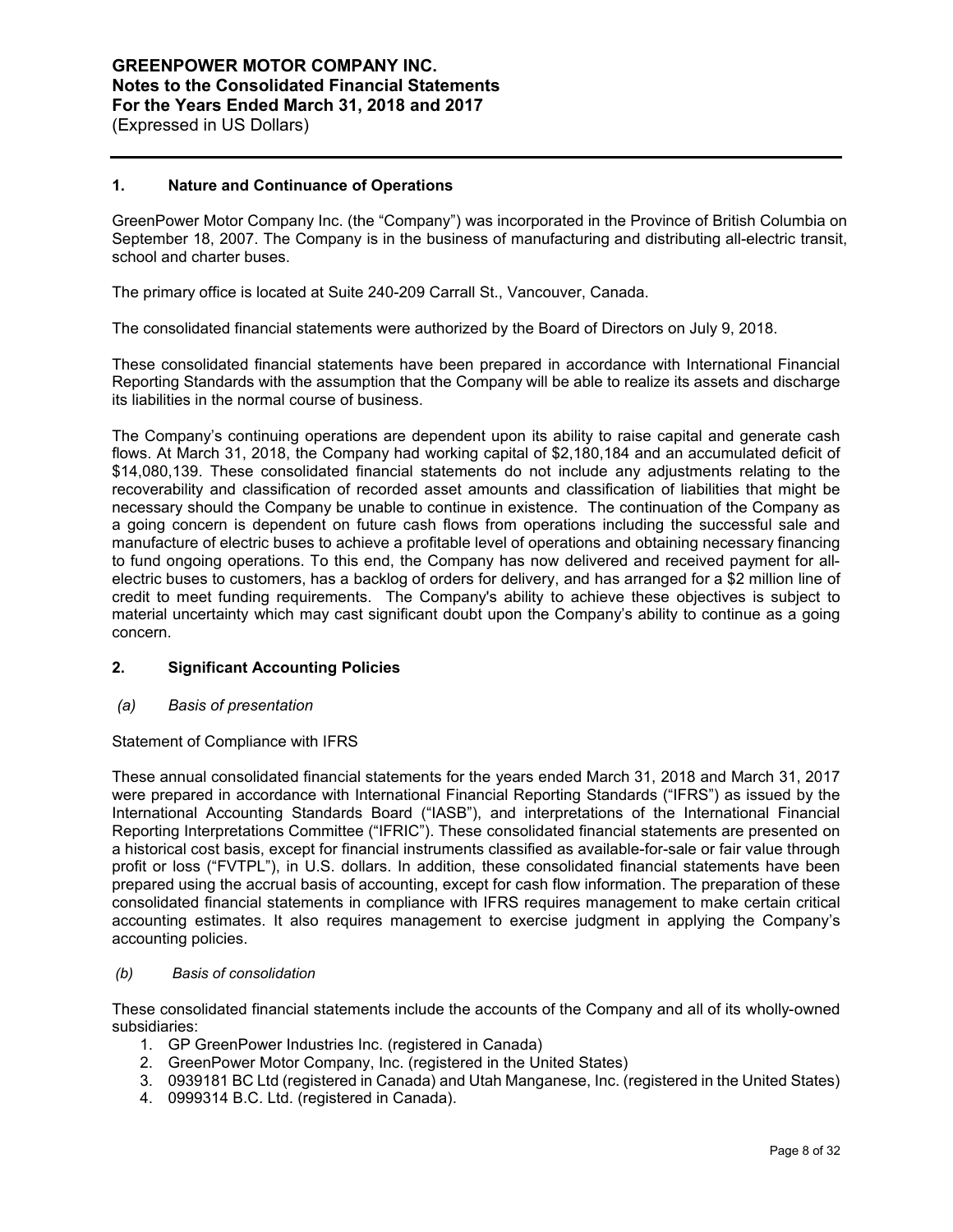(Expressed in US Dollars)

# **2. Significant Accounting Policies (continued)**

#### *(b) Basis of consolidation (continued)*

All intercompany balances, transactions, revenues and expenses are eliminated upon consolidation. Certain information and note disclosures which are considered material to the understanding of the Company's consolidated financial statements are provided below.

Subsidiaries are consolidated from the date of acquisition, being the date on which the Company obtains control, and continue to be consolidated until the date when such control ceases. Control exists when the Company has the power, directly or indirectly, to govern the financial and operating policies of an entity so as to obtain benefits from its activities. The financial statements of the subsidiaries are prepared for the same reporting period as the parent company, using consistent accounting policies.

#### *(c) Financial instruments*

Financial assets are classified into one of the following categories based on the purpose for which the asset was acquired. All financial assets are initially recorded at fair value and designated upon inception into one of the following four categories: available-for-sale, loans-and-receivables, held-to-maturity or at FVTPL. Transaction costs associated with FVTPL financial assets are expensed as incurred, while transaction costs associated with all other financial assets are included in the initial carrying amount of the asset.

The Company's accounting policy for each category is as follows:

#### i. Loans-and-receivables

These assets are non-derivative financial assets resulting from the delivery of cash or other assets by a lender to a borrower in return for a promise to repay on a specified date or dates, on demand. They are initially recognized at fair value plus transaction costs that are directly attributable to their acquisition or issue and subsequently carried at amortized cost, using the effective interest rate method, less any impairment losses. Amortized cost is calculated taking into account any discount or premium on acquisition and includes fees that are an integral part of the effective interest rate and transaction costs. Gains and losses are recognized in the Consolidated Statements of Operations when the loans and receivables are derecognized or impaired, as well as through the amortization process. The Company has classified its cash as loans-and-receivables as at March 31, 2018 and March 31, 2017.

#### ii. Held-to-maturity investments

These assets are non-derivative financial assets with fixed or determinable payments and fixed maturities that the Company's management has the positive intention and ability to hold to maturity. These assets are measured at amortized cost using the effective interest method. If there is objective evidence that the investment is impaired, determined by reference to external credit ratings and other relevant indicators, the financial asset is measured at the present value of estimated future cash flows. Any changes to the carrying amount of the investment, including impairment losses, are recognized in the Consolidated Statements of Operations. The Company has classified its promissory note receivable as held-to-maturity as at March 31, 2018 and March 31, 2017.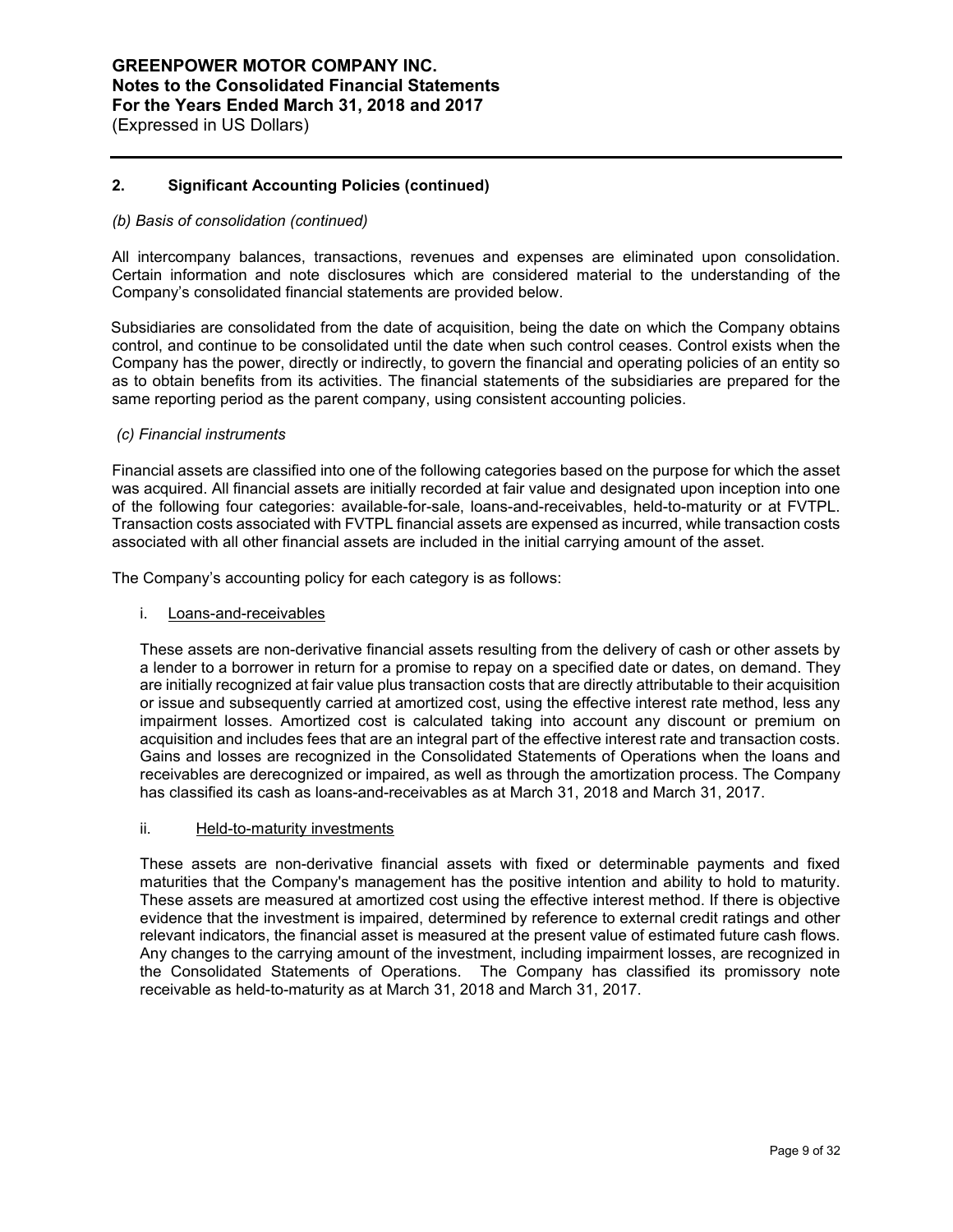(Expressed in US Dollars)

### **2. Significant Accounting Policies (continued)**

### *(c) Financial instruments (continued)*

#### iii. Financial assets at FVTPL

Financial assets classified as FVTPL are measured at fair value with unrealized gains and losses recognized through the Consolidated Statements of Operations. Regular way purchases and sales of FVTPL financial assets are accounted for at trade date, as opposed to settlement date. The Company did not have any assets classified as FVTPL as at March 31, 2018 and March 31, 2017.

#### iv. Available-for-sale assets ("AFS")

Non-derivative financial assets not included in the above categories are classified as AFS. AFS are carried at fair value with changes in fair value recognized in accumulated other comprehensive loss/income. Where there is a significant or prolonged decline in the fair value of an AFS (which constitutes objective evidence of impairment), the full amount of impairment, including any amount previously recognized in other comprehensive loss/income, is recognized in profit or loss. If there is no quoted market price in an active market and fair value cannot be readily determined, AFS are carried at cost. On sale or impairment, the cumulative amount recognized in other comprehensive loss/income is reclassified from accumulated other comprehensive loss/income to the Consolidated Statements of Operations. The Company did not have any assets classified as AFS as at March 31, 2018 and March 31, 2017.

#### v. Impairment of financial assets

At each reporting date the Company assesses whether there is any objective evidence that a financial asset or a group of financial assets is impaired. A financial asset or group of financial assets is deemed to be impaired, if, and only if, there is objective evidence of impairment as a result of one or more events that has occurred after the initial recognition of the asset and that event has an impact on the estimated future cash flows of the financial asset or the group of financial assets. The Company did not record any impairments on financial assets during the year ended March 31, 2018 and March 31, 2017.

Financial liabilities are classified into one of the following categories based on the purpose for which the liability was incurred.

### vi. Other financial liabilities ("OTL")

Financial liabilities classified as OTL are comprised of accounts payable and accrued liabilities, promissory note payable, the liability component of convertible debentures and loans payable to related parties. These liabilities are initially recognized at fair value net of any transaction costs directly attributable to the issuance of the instrument and are subsequently carried at amortized cost using the effective interest rate method. This ensures that any interest expense over the period to repayment is at a constant rate on the balance of the liability carried in the statement of financial position. Interest expense in this context includes initial transaction costs and premiums payable on redemption, as well as any interest or coupon payable while the liability is outstanding.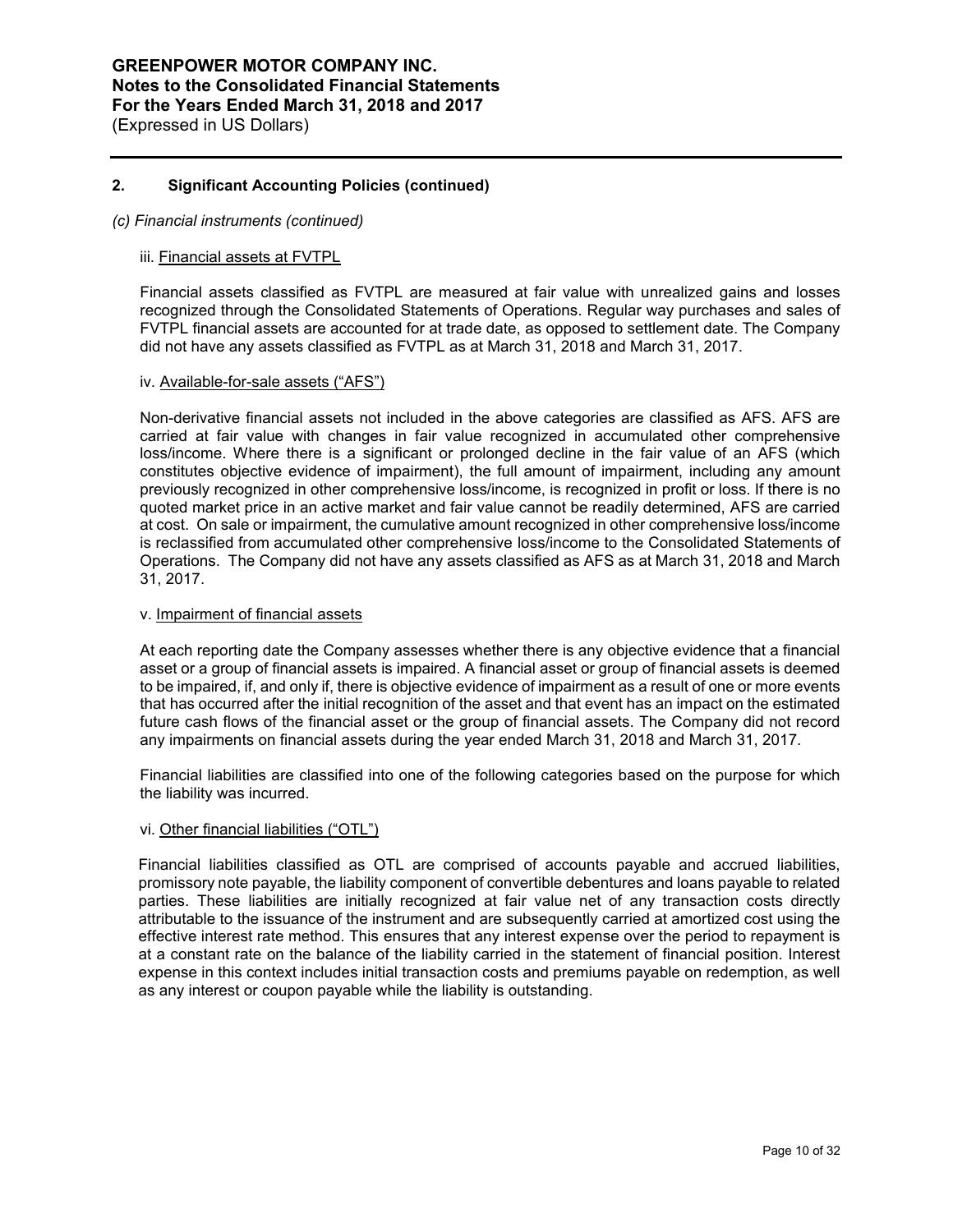(Expressed in US Dollars)

### **2. Significant Accounting Policies (continued)**

#### *(c) Financial instruments (continued)*

#### vii. Financial liabilities at FVTPL

Financial liabilities classified as FVTPL are measured at fair value with unrealized gains and losses recognized through the Consolidated Statements of Operations. The Company did not have any liabilities classified as FVTPL as at March 31, 2018 and March 31, 2017.

Derivative financial assets and liabilities are initially recognized at their fair value on the date the derivative contract is entered into and are subsequently re-measured at their fair value at each reporting period with changes in the fair value recognized in profit and loss. Derivative financial assets and liabilities include warrants purchased or issued by the Company denominated in a currency other than the Company's functional currency. As at March 31, 2018 and March 31, 2017, the Company did not have any derivative financial assets or liabilities.

#### viii. Compound financial instruments

Compound financial instruments issued by the Company comprise convertible debentures that can be converted into shares of the Company at the option of the holder, and the number of shares to be issued does not vary with changes in their fair value. The liability component of a compound financial instrument is recognized initially at the fair value of a similar liability that does not have an equity conversion option. The equity component is recognized initially as the difference between the fair value of the compound financial instrument as a whole and the fair value of the liability component. Any directly attributable transaction costs are allocated to the liability and equity components in proportion to their initial carrying amounts.

Subsequent to the initial recognition, the liability component of a compound financial instrument is measured at amortized cost using the effective interest method. The equity component of a compound financial instrument is not re-measured subsequent to initial recognition. Interest, dividends, losses and gains relating to the financial liability are recognized in profit or loss. When the conversion option is exercised, the consideration received is recorded as share capital and the equity component of the compound financial instrument is transferred to share capital.

When the Company extinguishes convertible debentures before maturity through early redemption or repurchase where the conversion option is unchanged, the Company allocates the consideration paid and any transaction costs for the repurchase or redemption to the liability and equity components of the instrument at the date of settlement. The method used in allocating the consideration paid and transaction costs to the separate components is consistent with the method used in the original allocation to the separate components of the proceeds received by the entity when the convertible instrument was issued. The amount of gain or loss relating to the early redemption or repurchase of the liability component is recognized in profit or loss. The amount of consideration relating to the equity component is recognized in equity.

#### *(d) Cash and cash equivalents*

Cash and cash equivalents usually consist of highly liquid investments which are readily convertible into cash with maturity of three months or less and are subject to an insignificant risk of change in value. As at March 31, 2018 and March 31, 2017, the Company had no cash equivalents.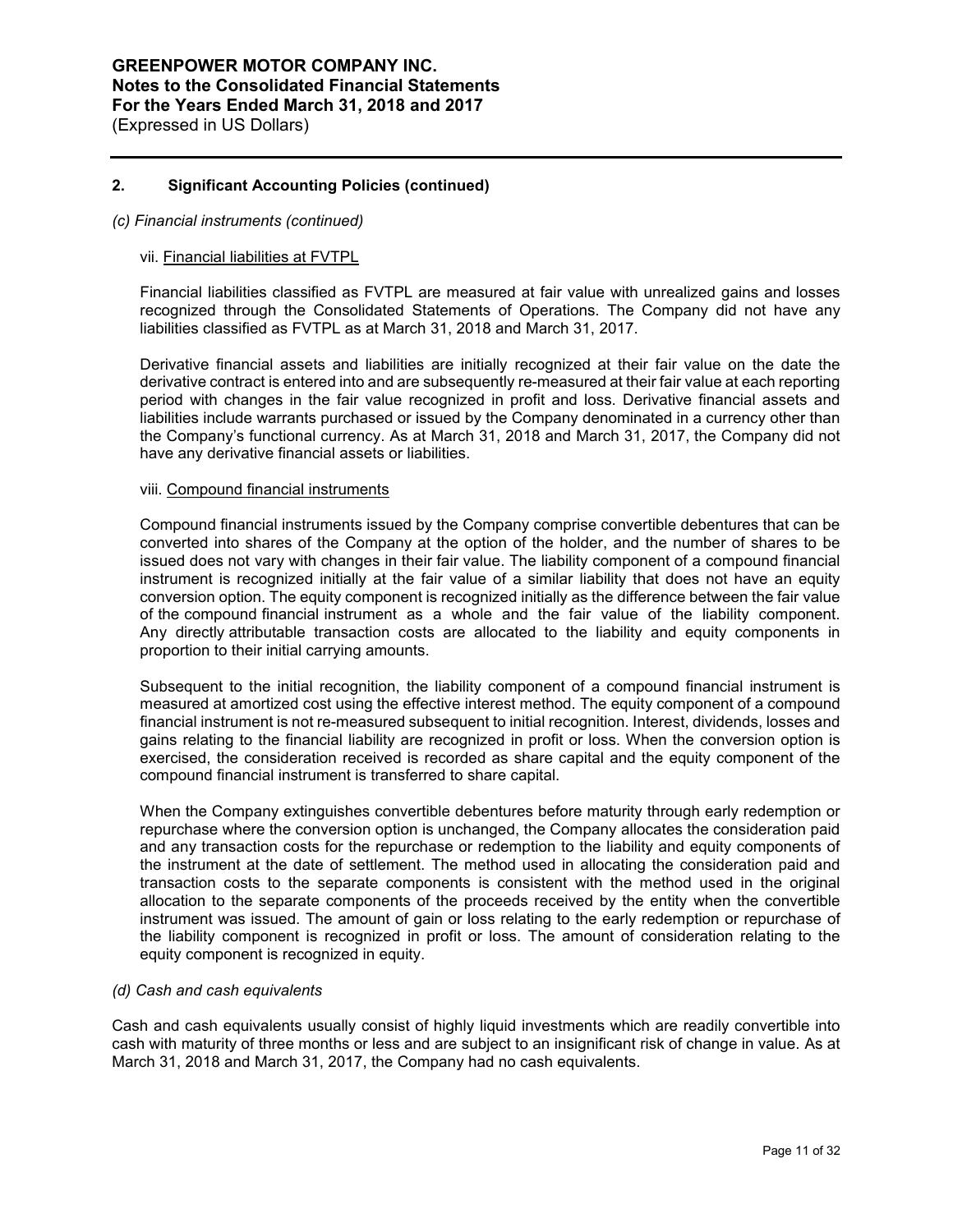(Expressed in US Dollars)

# **2. Significant Accounting Policies (continued)**

#### *(e) Revenue recognition*

The Company, from time to time, earns rental fees from the rental of its developmental technologies. Revenue is recorded in the month the rentals are made. Revenue is only recognized when reasonableness of collection is assured. Rental assets have been capitalized to equipment in the Consolidated Statements of Financial Position.

Revenue from electric bus sales is recognized when a customer obtains control of the product and collectability is reasonably assured. Transfer of control occurs when the customer has the ability to direct the use of and obtain the benefits of the product.

### *(f) Impairment of long-lived assets*

At the end of each reporting period, the Company's assets are reviewed to determine whether there is any indication that those assets may be impaired. If such indication exists, the recoverable amount of the asset is estimated in order to determine the extent of the impairment, if any. The recoverable amount is the higher of fair value less costs to sell and value in use. Fair value is determined as the amount that would be obtained from the sale of the asset in an arm's length transaction between knowledgeable and willing parties. In assessing value in use, the estimated future cash flows are discounted to their present value using a pre-tax discount rate that reflects current market assessments of the time value of money and the risks specific to the asset. If the recoverable amount of an asset is estimated to be less than its carrying amount, the carrying amount of the asset is reduced to its recoverable amount and the impairment loss is recognized in the Consolidated Statements of Operations for the period. For an asset that does not generate largely independent cash inflows, the recoverable amount is determined for the cash generating unit to which the asset belongs.

Where an impairment loss subsequently reverses, the carrying amount of the asset (or cash-generating unit) is increased to the revised estimate of its recoverable amount, but to an amount that does not exceed the carrying amount that would have been determined had no impairment loss been recognized for the asset (or cash-generating unit) in prior years. A reversal of an impairment loss is recognized immediately in the Consolidated Statements of Operations.

#### *(g) Foreign currency translation*

The consolidated entities and their respective functional currencies are as follows:

GreenPower Motor Company Inc. (parent) Canadian Dollar GP GreenPower Industries Inc. Canadian Dollar<br>GreenPower Motor Company. Inc. Canadian Dollar U.S. Dollar GreenPower Motor Company, Inc. 0939181 BC Ltd Canadian Dollar Utah Manganese, Inc. **Canadian Dollar** Canadian Dollar 0999314 B.C. Ltd. Canadian Dollar

# **Entity Functional Currency**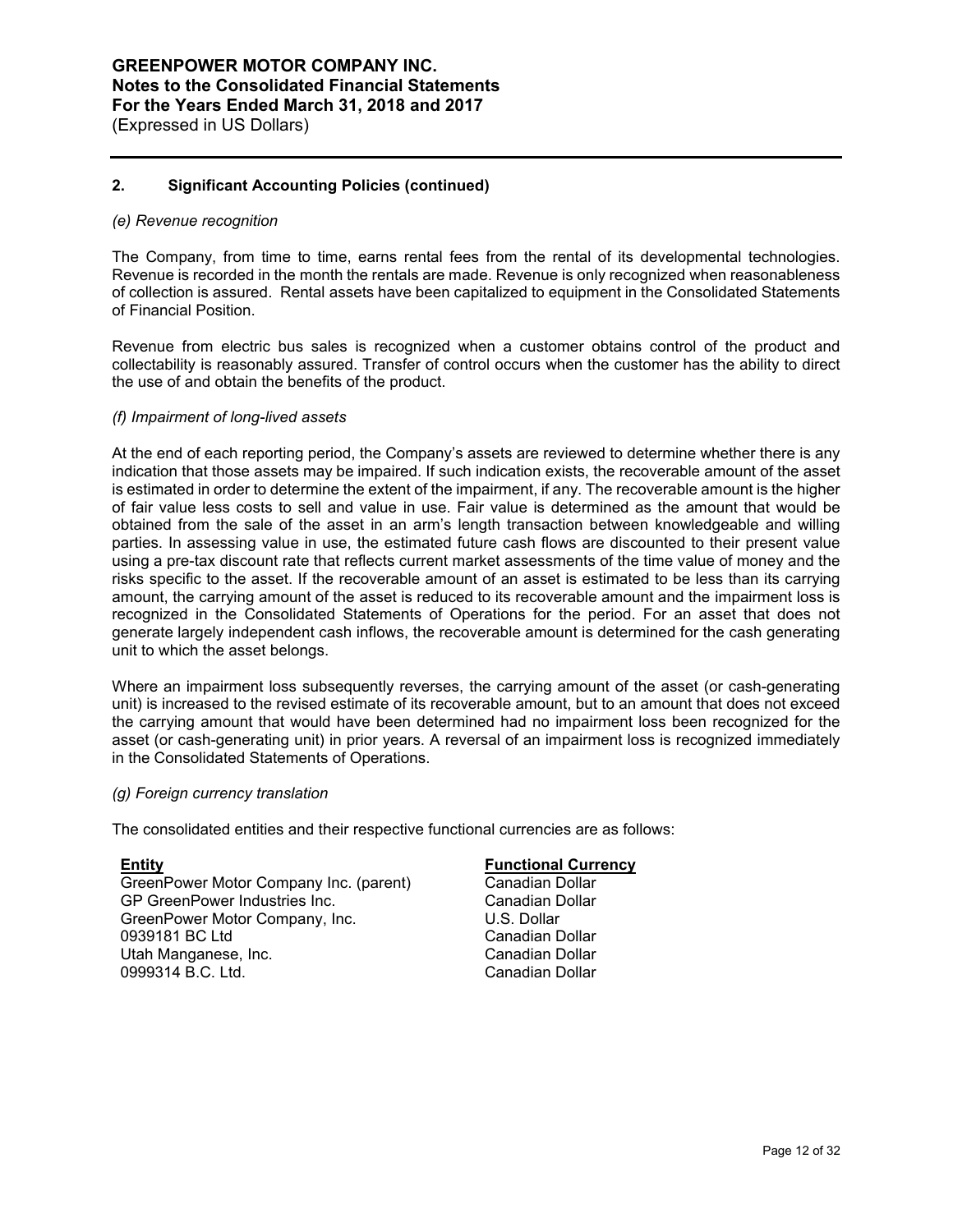(Expressed in US Dollars)

# **2. Significant Accounting Policies (continued)**

### *(g) Foreign currency translation (continued)*

#### Translation to functional currency

Foreign currency transactions are translated into U.S. dollars using exchange rates in effect at the date of the transaction. Monetary assets and liabilities denominated in foreign currencies are translated into the functional currency using the exchange rate in effect at the measurement date. Non-monetary assets and liabilities denominated in foreign currencies are translated into the functional currency using the historical exchange rate or the exchange rate in effect at the measurement date for items recognized at FVTPL. Gains and losses arising from foreign exchange are included in the Consolidated Statements of Operations.

#### Translation to presentation currency

The results and financial position of those entities with a functional currency different from the presentation currency are translated into the presentation currency as follows:

- assets and liabilities are translated at the closing rate at the date of the Statements of Financial Position;
- income and expenses are translated at average exchange rates; and
- all resulting exchange differences are recognized in accumulated other comprehensive income/loss.

Goodwill and fair value adjustments arising on the acquisition of a foreign entity are treated as assets and liabilities of the foreign entity and translated at the closing rate. Exchange differences arising on translation of foreign operations are recognized in accumulated other comprehensive loss. On disposal of a foreign operation (that is, a disposal of the Company's entire interest in a foreign operation, or a disposal involving loss of control over a subsidiary that includes a foreign operation) all exchange differences accumulated in equity in respect of that operation attributable to the equity holders of the Company are reclassified from accumulated other comprehensive income/loss to net income/loss for the period.

#### *(h) Inventory*

Inventory is recorded at the lower of cost and net realizable value with cost determined on a specific item basis. The Company's inventory consists of electric buses in process, production supplies, and finished goods. In determining net realizable value for new buses, the Company primarily considers the age of the vehicles along with the timing of annual and model changeovers. For used buses, the Company considers recent market data and trends such as loss histories along with the current age of the inventory.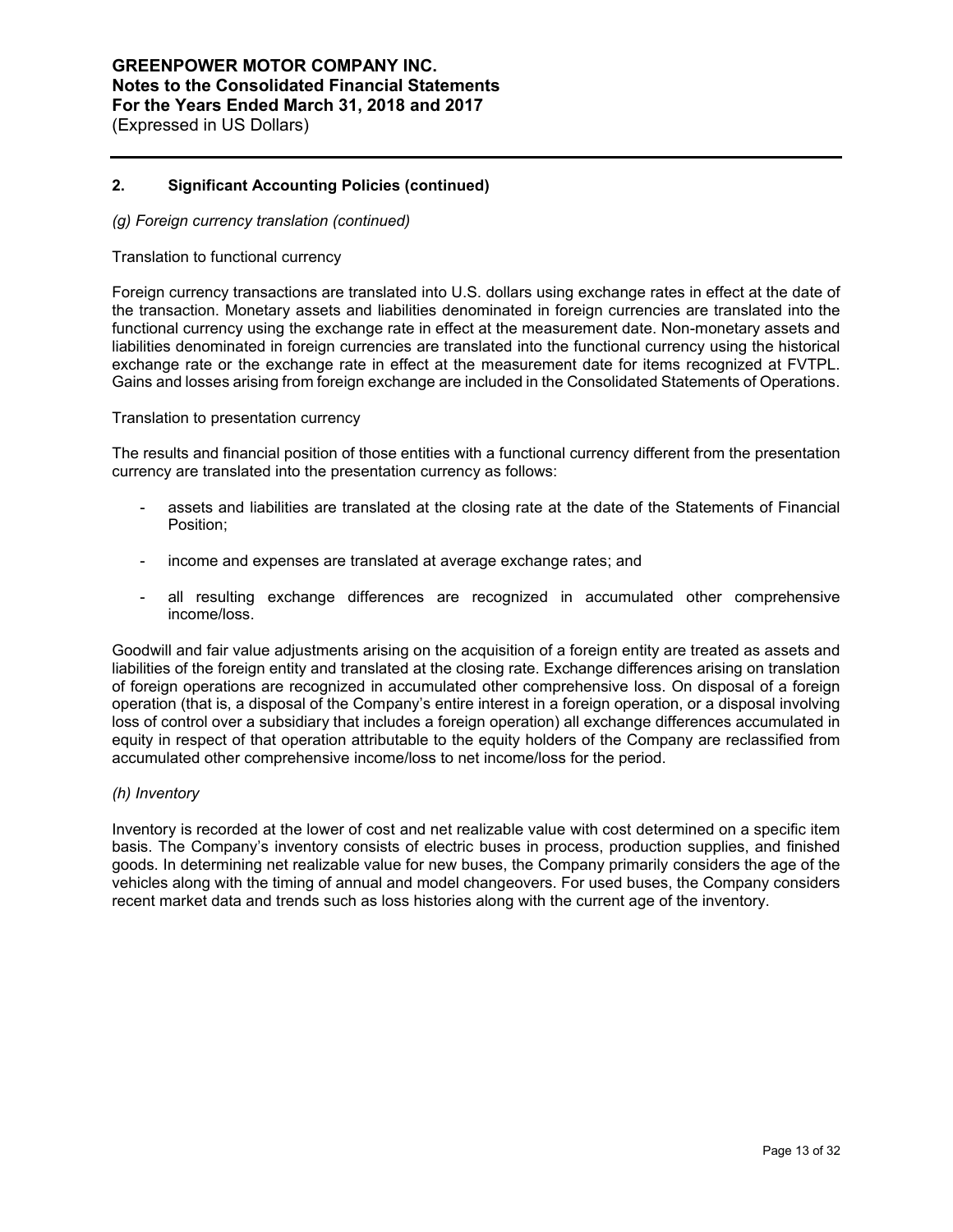(Expressed in US Dollars)

# **2. Significant Accounting Policies (continued)**

### *(i) Property, plant, and equipment*

Property, plant and equipment ("PPE") are carried at cost, less accumulated depreciation and accumulated impairment losses. The cost of an item of PPE consists of the purchase price, any costs directly attributable to bringing the asset to the location and condition necessary for its intended use and an initial estimate of the costs of dismantling and removing the item and restoring the site on which it is located. Depreciation is provided at rates calculated to write off the cost of PPE, less their estimated residual value, using the following rates/estimated lives and methods:

| Computers             | 3 years, straight line method  |
|-----------------------|--------------------------------|
| EV equipment          | 3 years, straight line method  |
| Diesel bus and EV 350 | 7 years, straight line method  |
| Leased asset          | 7 years, straight line method  |
| Furniture             | 7 years, straight line method  |
| Automobile            | 10 years, straight line method |

An item of PPE is derecognized upon disposal or when no future economic benefits are expected to arise from the continued use of the asset. Any gain or loss arising on disposal of the asset, determined as the difference between the net disposal proceeds and the carrying amount of the asset, is recognized in profit or loss in the Consolidated Statements of Operations. Where an item of PPE comprises major components with different useful lives, the components are accounted for as separate items of PPE. Expenditures incurred to replace a component of an item of PPE is accounted for separately, including major inspection and overhaul expenditures are capitalized.

### *(j) Loss per share*

The Company presents basic and diluted loss per share data for its common shares, calculated by dividing the loss attributable to common shareholders of the Company by the weighted average number of common shares outstanding during the period. Diluted loss per share does not adjust the loss attributable to common shareholders or the weighted average number of common shares outstanding when the effect is antidilutive.

### *(k) Share capital*

Common shares are classified as equity. Finders fees and other related share issue costs, such as legal, regulatory, and printing, on the issue of the Company's shares are charged directly to share capital, net of any tax effects. During the year ended March 31, 2018, the Company recorded \$nil (March 31, 2017 - \$32,422) in share issuance costs on its Consolidated Statements of Changes in Equity in regards to the issuance of shares (Note 6).

#### *(l) Income taxes*

Income tax expense comprises current and deferred tax. Current and deferred tax are recognized in net income/loss except to the extent that it relates to a business combination or items recognized directly in equity or in other comprehensive loss/income.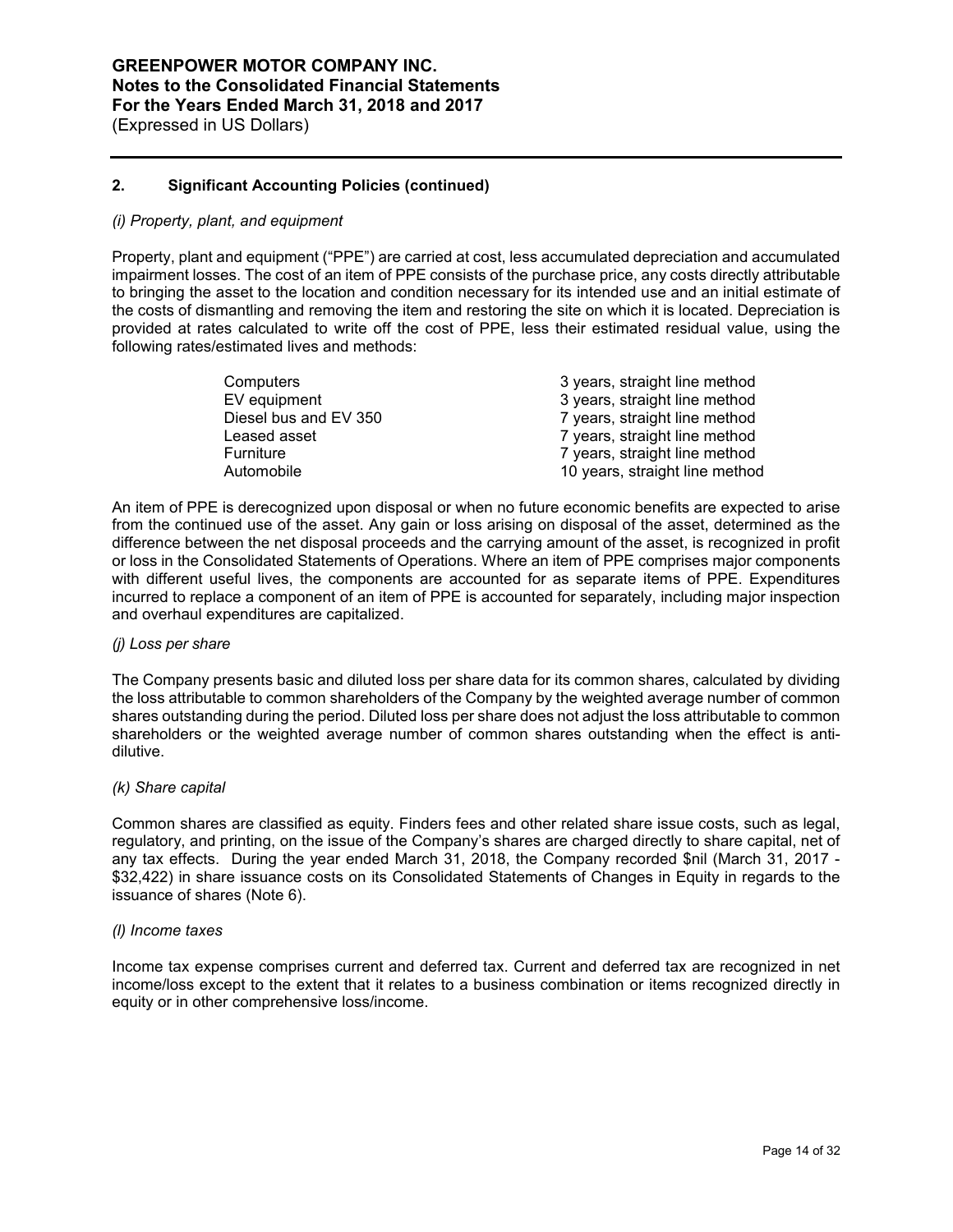(Expressed in US Dollars)

# **2. Significant Accounting Policies (continued)**

#### *(l) Income taxes (continued)*

Current income taxes are recognized for the estimated income taxes payable or receivable on taxable income or loss for the current period and any adjustment to income taxes payable in respect to previous years. Current income taxes are determined using tax rates and tax laws that have been enacted or substantively enacted by the year end date.

Deferred tax assets and liabilities are recognized where the carrying amount of an asset or liability differs from its tax base, except for taxable temporary differences arising on the initial recognition of goodwill and temporary differences arising on the initial recognition of an asset or liability in a transaction which is not a business combination and at the time of the transaction affects neither accounting nor taxable profit or loss.

Recognition of deferred tax assets for unused tax losses, tax credits, and deductible temporary differences is restricted to those instances where it is probable that future taxable profit will be available against which the deferred tax asset can be utilized. At the end of each reporting period the Company reassesses deferred tax assets. The Company recognizes a previously unrecognized deferred tax asset to the extent that it has become probable that future taxable profit will allow the deferred tax asset to be recovered.

### *(m) Critical accounting estimates and judgments*

The preparation of these consolidated financial statements requires management to make certain estimates, judgments and assumptions that affect the reported amounts of assets and liabilities at the date of the financial statements and reported amounts of expenses during the reporting period. Actual outcomes could differ from these estimates. These consolidated financial statements include estimates which, by their nature, are uncertain. The impacts of such estimates are pervasive throughout the consolidated financial statements, and may require accounting adjustments based on future occurrences. Revisions to critical accounting estimates are recognized in the period in which the estimate is revised and future periods if the revision affects both current and future periods. These estimates are based on historical experience, current and future economic conditions and other factors, including expectations of future events that are believed to be reasonable under the circumstances.

#### *Critical accounting estimates*

Significant assumptions about the future and other sources of estimation uncertainty that management has made at the end of the reporting period, that could result in a material adjustment to the carrying amounts of assets and liabilities, in the event that actual results differ from assumptions made, relate to, but are not limited to, the inputs used in the Black-Scholes option pricing model to measure stock-based compensation and warrants, determination of the liability portion of convertible debentures, determination of the useful life of equipment, net realizable value of inventory, provision for warranty expense, and the \$nil provision for income taxes.

#### *Critical accounting judgments*

- i. the determination of the discount rate to use to discount the promissory note receivable;
- ii. the determination of categories of financial assets and financial liabilities;
- iii. the determination of the functional currency of each entity within the consolidated Company;
- iv. the allocation between debt and equity for the convertible debentures; and
- v. the Company's ability to continue as a going concern (Note 1).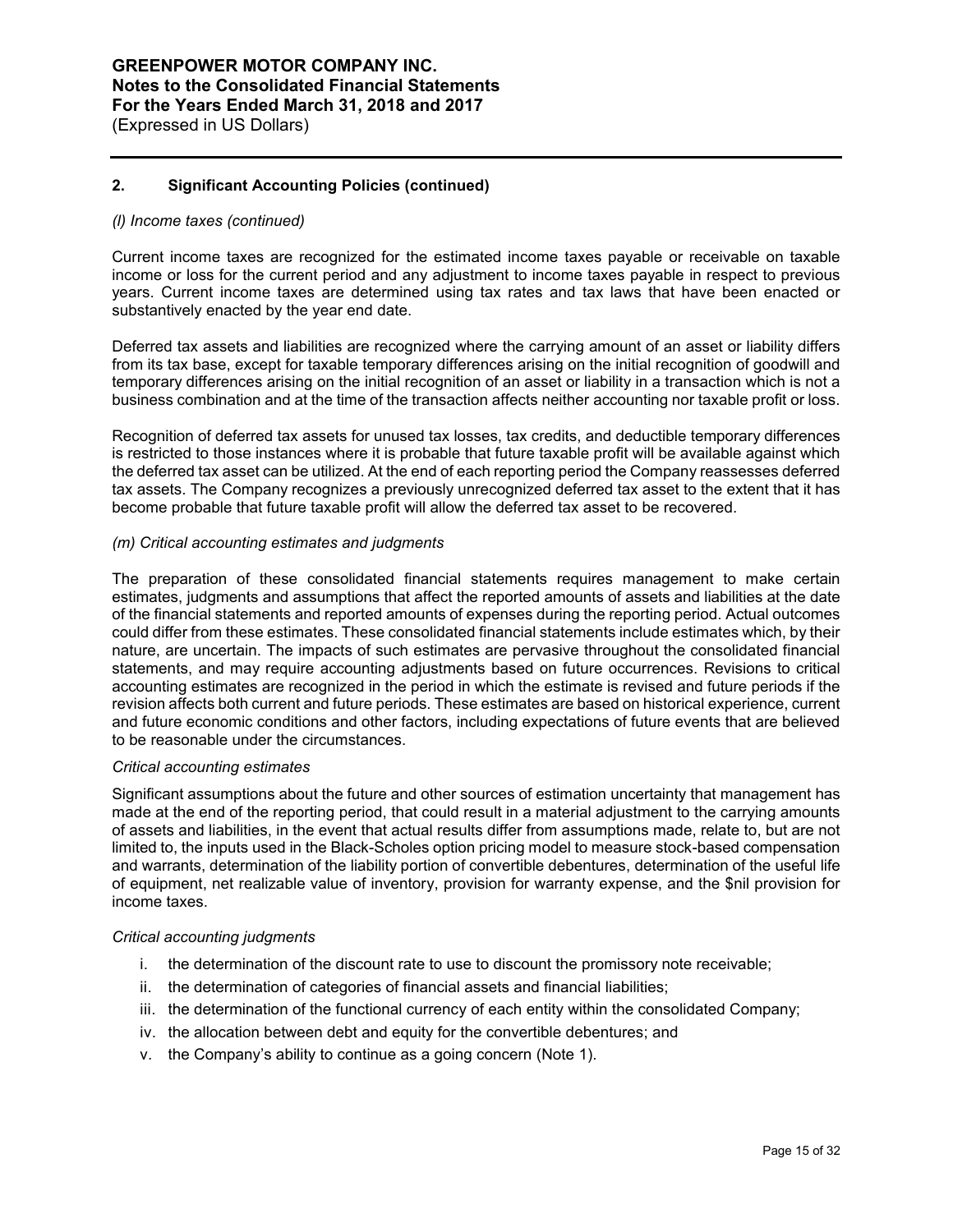(Expressed in US Dollars)

# **2. Significant Accounting Policies (continued)**

#### *(n) Share-based payment transactions*

The Company grants share-based awards to certain officers, employees, directors and other eligible persons. For equity-settled awards, the fair value is charged to the Statement of Operations and credited to the share-option reserve account, on a straight-line basis over the vesting period, after adjusting for the estimated number of awards that are expected to vest.

The fair value of the equity-settled awards is determined at the date of the grant. In calculating fair value, no account is taken of any vesting conditions, other than conditions linked to the price of the shares of the Company. Each tranche in an award is considered a separate award with its own vesting period and grant date fair value. The fair value is determined by using the Black-Scholes option pricing model. At each financial reporting date, the cumulative expense representing the extent to which the vesting period has expired and management's best estimate of the awards that are ultimately expected to vest is computed. The movement in cumulative expense is recognized in the Consolidated Statements of Operations with a corresponding entry against the related equity settled share-based payments reserve account. No expense is recognized for awards that do not ultimately vest. If the awards expire unexercised, the related amount remains in share-option reserve.

Where equity instruments are granted to non-employees, they are recorded at the fair value of the goods or services received in the Consolidated Statements of Operations, unless they are related to the issuance of shares. Amounts related to the issuance of shares are recorded as a reduction of share capital. When the value of goods or services received in exchange for the share-based payment cannot be reliably estimated, the fair value is measured by use of valuation model. The fair value of stock options granted to non-employees is re-measured at the earlier of each financial reporting or vesting date, and any adjustment is charged or credited to operations upon re-measurement.

### *(o) Valuation of equity units issued in private placements*

The Company has adopted a residual value method with respect to the measurement of shares and warrants issued as private placement units. The residual value method first allocates value to the more easily measurable component based on fair value and then the residual value, if any, to the less easily measurable component.

The fair value of the common shares issued in the private placement was determined to be the more easily measurable component and were valued at their fair value, as determined by the closing quoted bid price on the announcement date. The balance, if any, is allocated to the attached warrants. Any fair value attributed to the warrants is recorded as warrant reserve. If the warrants are exercised, the related amount is reclassified as share capital. If the warrants expire unexercised, the related amount remains in warrant reserve.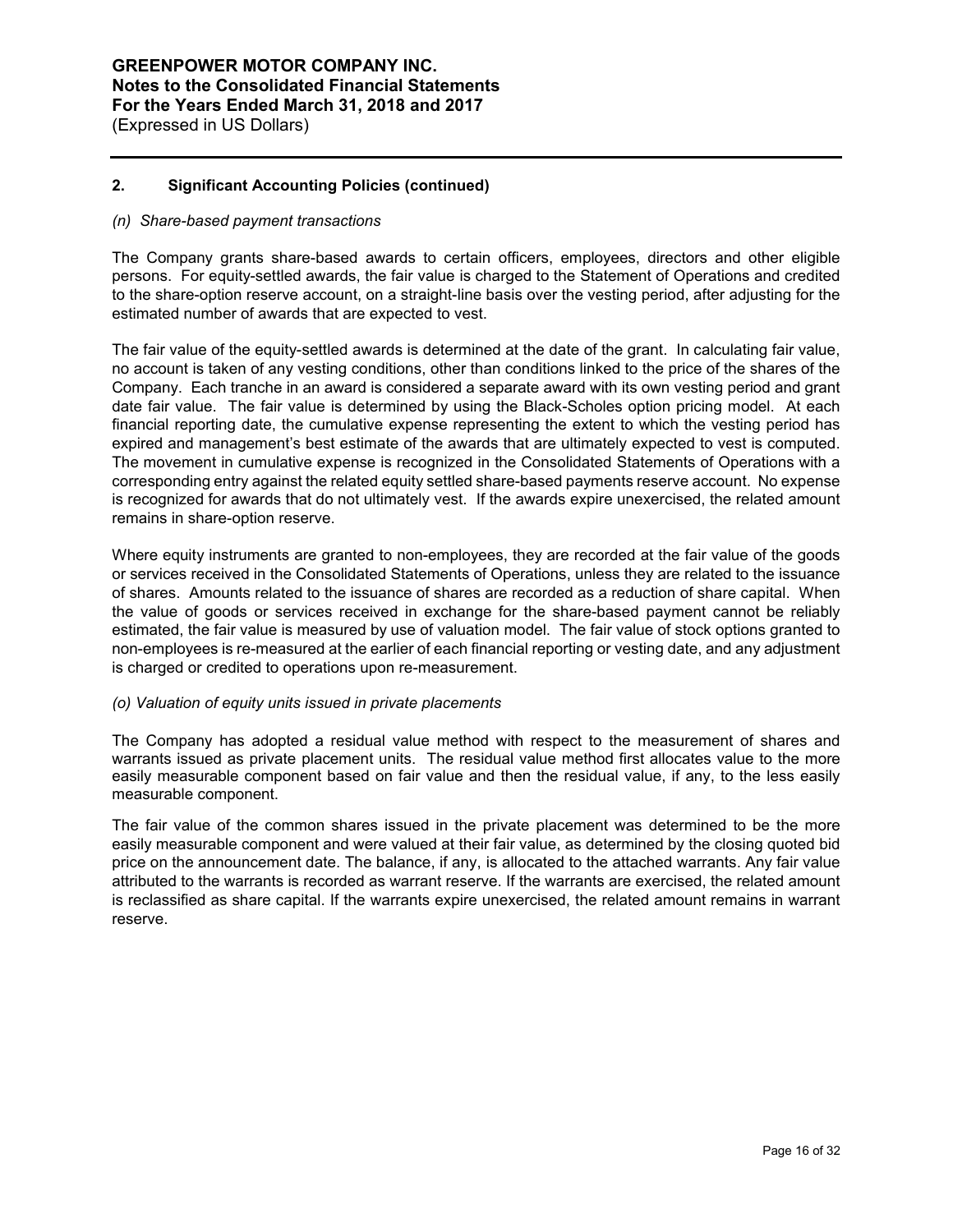(Expressed in US Dollars)

# **2. Significant Accounting Policies (continued)**

### *(p) Adoption of accounting standards*

The following new or amended standards were adopted during the year ended March 31, 2018:

Amendments to IAS 7 Statement of Cash Flows require that the following changes in liabilities arising from financing activities are disclosed (to the extent necessary): (i) changes from financing cash flows; (ii) changes arising from obtaining or losing control of subsidiaries or other businesses; (iii) the effect of changes in foreign exchange rates; (iv) changes in fair values; and (v) other changes. One way to fulfil the new disclosure requirement is to provide a reconciliation between the opening and closing balances in the statement of financial position for liabilities arising from financing activities. Finally, the amendments state that changes in liabilities arising from financing activities must be disclosed separately from changes in other assets and liabilities.

The adoption of the above accounting policy did not have an effect on the consolidated financial statements for the year ended March 31, 2018.

#### *(q) Future accounting pronouncements*

Certain new accounting standards and interpretations have been published by the IASB or the IFRS Interpretations Committee that are not mandatory for the March 31, 2018 reporting period.

The Company has reviewed new and revised accounting pronouncements that have been issued but are not yet effective. The Company has not early adopted any of these standards and is currently evaluating the impact, if any, that these standards might have on its consolidated financial statements.

IFRS 15 Revenue from Contracts with Customers provides a single principle-based framework to be applied to all contracts with customers. IFRS 15 replaces the previous revenue standard IAS 18, Revenue, and the related Interpretations on revenue recognition. The standard scopes out contracts that are considered to be lease contracts, insurance contracts and financial instruments. The new standard is a control-based model as compared to the existing revenue standard which is primarily focused on risks and rewards. Under the new standard, revenue is recognized when a customer obtains control of a good or service. Transfer of control occurs when the customer has the ability to direct the use of and obtain the benefits of the good or service. This standard is effective for reporting periods beginning on or after January 1, 2018.

IFRS 9 Financial Instruments replaces the current standard IAS 39 Financial Instruments: Recognition and Measurement, replacing the current classification and measurement criteria for financial assets and liabilities with only two classification categories: amortized cost and fair value. This standard has an effective date of January 1, 2018.

IFRS 16 Leases was issued in January 2016 and specifies how an IFRS reporter will recognize, measure, present and disclose leases. The standard provides a single lessee accounting model, requiring lessees to recognize assets and liabilities for all leases unless the lease term is 12 months or less or the underlying asset has a low value. Lessors continue to classify leases as operating or finance, with IFRS 16's approach to lessor accounting substantially unchanged from its predecessor, IAS 17. This standard is effective for reporting periods beginning on or after January 1, 2019.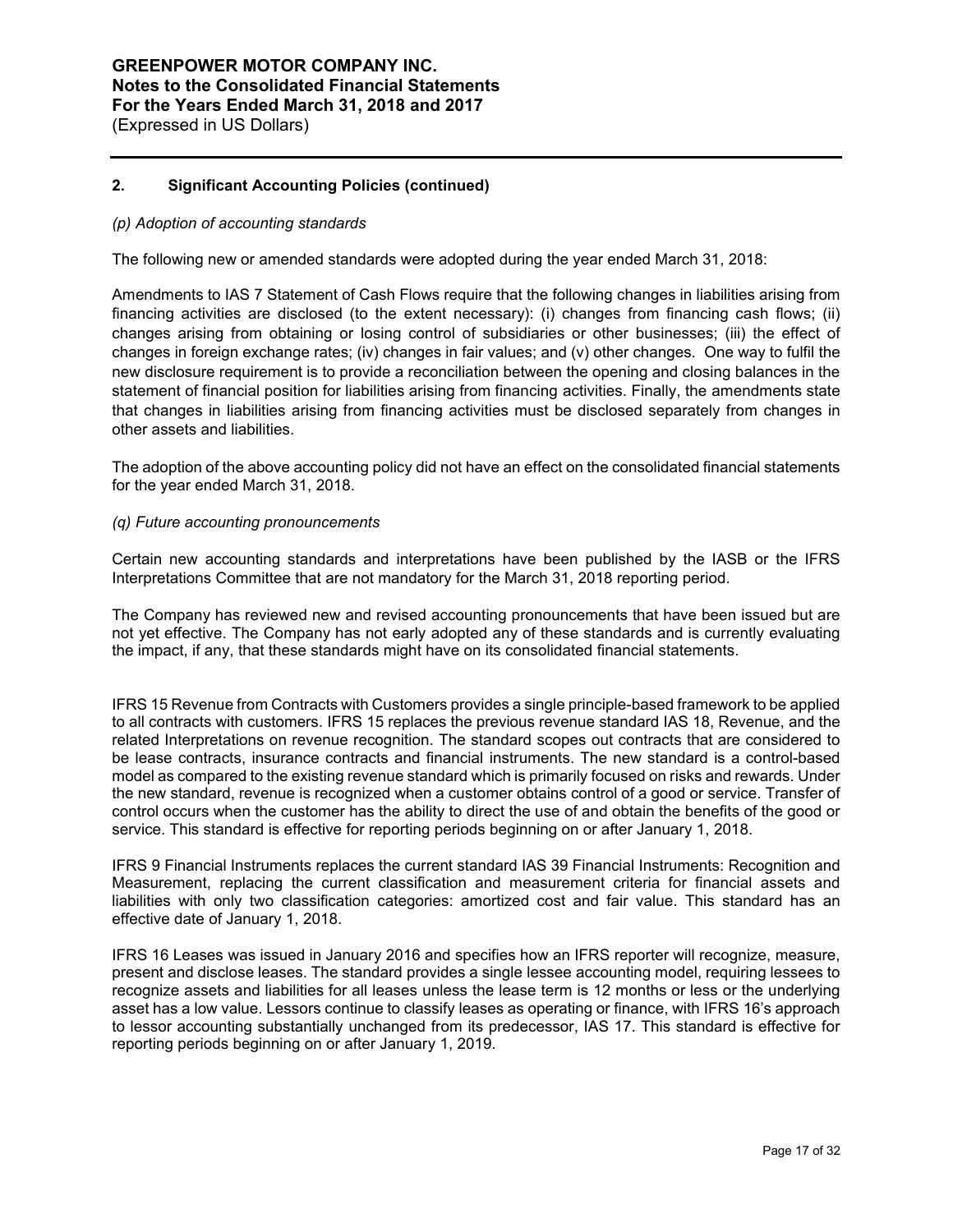### **3. Inventory**

The following is a listing of inventory as at March 31, 2018 and 2017:

|                            | March 31, 2018 | March 31, 2017 |
|----------------------------|----------------|----------------|
| Work in-Process            | 2.711.947      | 1,078,324      |
| <b>Production Supplies</b> | 70,900         | 81,462         |
| <b>Finished Goods</b>      | 463.241        | 50,000         |
|                            | 3,246,088      | 1.209.786      |

### **4. Promissory Note Receivable**

On January 23, 2018, the Company entered into multiple lease agreements (the "Agreements") with a third party (the "Customer") for the purposes of leasing EV550's for a period of five years. On January 30, 2018, these lease payments, except for the final payment to be made by the Customer of CDN\$1,000,000 to the Company, were purchased by and transferred to an independent third party (the "Purchaser") in exchange for a lump sum payment of CDN\$1,492,611 to the Company. The Purchaser was granted a first priority security interest in the EV550's Both the lump sum and the discounted final payment were included in Revenue in the Consolidated Statements of Operations.

The CDN\$1,000,000 due at the end of the lease term is classified as a Promissory Note Receivable on the Consolidated Statements of Financial Position. The Promissory Note Receivable has been discounted over the five-year lease term at a rate of 6.4%.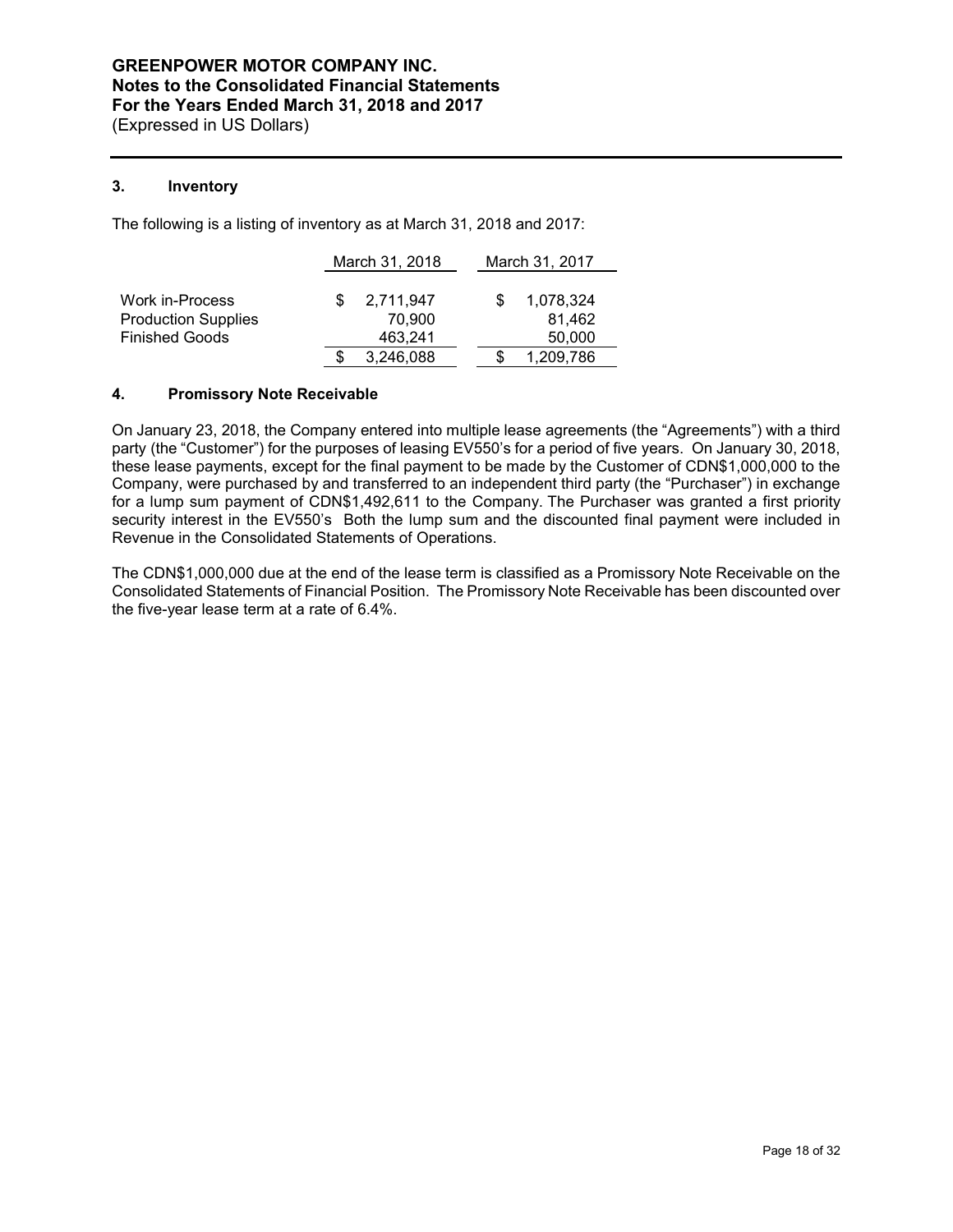# **5. Property and Equipment**

The following is a summary of activities for the years ended March 31, 2018 and March 31, 2017:

|                                    |             |           |              |            | <b>Demonstration Buses</b> |    |            | Leased     | EV        |           |               |  |
|------------------------------------|-------------|-----------|--------------|------------|----------------------------|----|------------|------------|-----------|-----------|---------------|--|
| Cost                               | Computers   | Furniture | Automobiles  | Diesel Bus | EV 350's                   |    | <b>WIP</b> | Asset      | Equipment | Land      | Total         |  |
| Balance, March 31, 2016            | 6,617<br>\$ | \$23,453  | 25,283<br>\$ | \$45,275   | 652,836<br>\$.             | \$ |            |            | \$        |           | 753,464       |  |
| Additions                          | 962         |           |              |            |                            |    |            |            |           | 679,254   | 680,216       |  |
| Transfers from inventory           |             |           |              |            | 527,985                    |    | 217,325    | 669,373    | 616,491   |           | 2,031,174     |  |
| Foreign exchange translation       | (151)       | (539)     |              | (1, 310)   |                            |    |            |            |           |           | (2,000)       |  |
| Balance, March 31, 2017            | 7,428       | 22,914    | 25,283       | 43,965     | 1,180,821                  |    | 217,325    | 669,373    | 616,491   | 679,254   | 3,462,854     |  |
| <b>Additions</b>                   |             |           | 26,000       |            | 213,213                    |    |            | 10,034     | 12,140    | 61,191    | 322,578       |  |
| Transfers from inventory           |             |           |              |            | 217,325                    |    | (217, 325) | (679, 407) |           |           | (679, 407)    |  |
| Foreign exchange translation       | (707)       | 904       |              | 2,017      |                            |    |            |            |           |           | 2,214         |  |
| Balance, March 31, 2018            | \$6,721     | \$23,818  | \$51,283     | \$45,982   | \$1,611,359                | \$ |            | \$         | \$628,631 | \$740,445 | \$3,108,239   |  |
| Depreciation and impairment losses |             |           |              |            |                            |    |            |            |           |           |               |  |
| Balance, March 31, 2016            | 2,622<br>\$ | \$        | 1,347<br>S   | \$18,384   | 139,893<br>\$              | \$ |            | \$         | \$        | S         | 162,246<br>\$ |  |
| Depreciation                       | 1,738       | 3,323     | 2,528        | 6,417      | 112,119                    |    |            |            | 51,373    |           | 177,498       |  |
| Foreign exchange translation       | (354)       | (49)      |              | (518)      |                            |    |            |            |           |           | (921)         |  |
| Balance, March 31, 2017            | 4,006       | 3,274     | 3,875        | 24,283     | 252,012                    |    |            |            | 51,373    |           | 338,823       |  |
| Depreciation                       | 1,967       | 3,403     | 4,478        | 6,569      | 217,087                    |    |            | 84,926     | 206,798   |           | 525,228       |  |
| Transfers from inventory           |             |           |              |            |                            |    |            | (84,926)   |           |           | (84, 926)     |  |
| Foreign exchange translation       | (513)       | 129       |              | 958        |                            |    |            |            |           |           | 574           |  |
| Balance, March 31, 2018            | 5,460<br>\$ | \$6,806   | 8,353<br>\$  | \$31,810   | 469,099<br>\$              | \$ |            | \$         | \$258,171 | \$        | 779,699<br>\$ |  |
| Carrying amounts                   |             |           |              |            |                            |    |            |            |           |           |               |  |
| As at March 31, 2017               | 3,422       | \$19,640  | 21,408<br>\$ | \$19,682   | 928,809<br>\$.             | S  | 217,325    | \$669,373  | \$565,118 | \$679,254 | \$3,124,031   |  |
| As at March 31, 2018               | 1,261<br>\$ | \$17,012  | \$42,930     | \$14,172   | \$1,142,260                | \$ |            | \$         | \$370,460 | \$740,445 | \$2,328,540   |  |

During the year ended March 31, 2018, the Company sold its leased asset to a third party. The proceeds from the disposals have been included in Revenue and the net realizable value of the asset is included in Cost of Sales on the Consolidated Statements of Operations.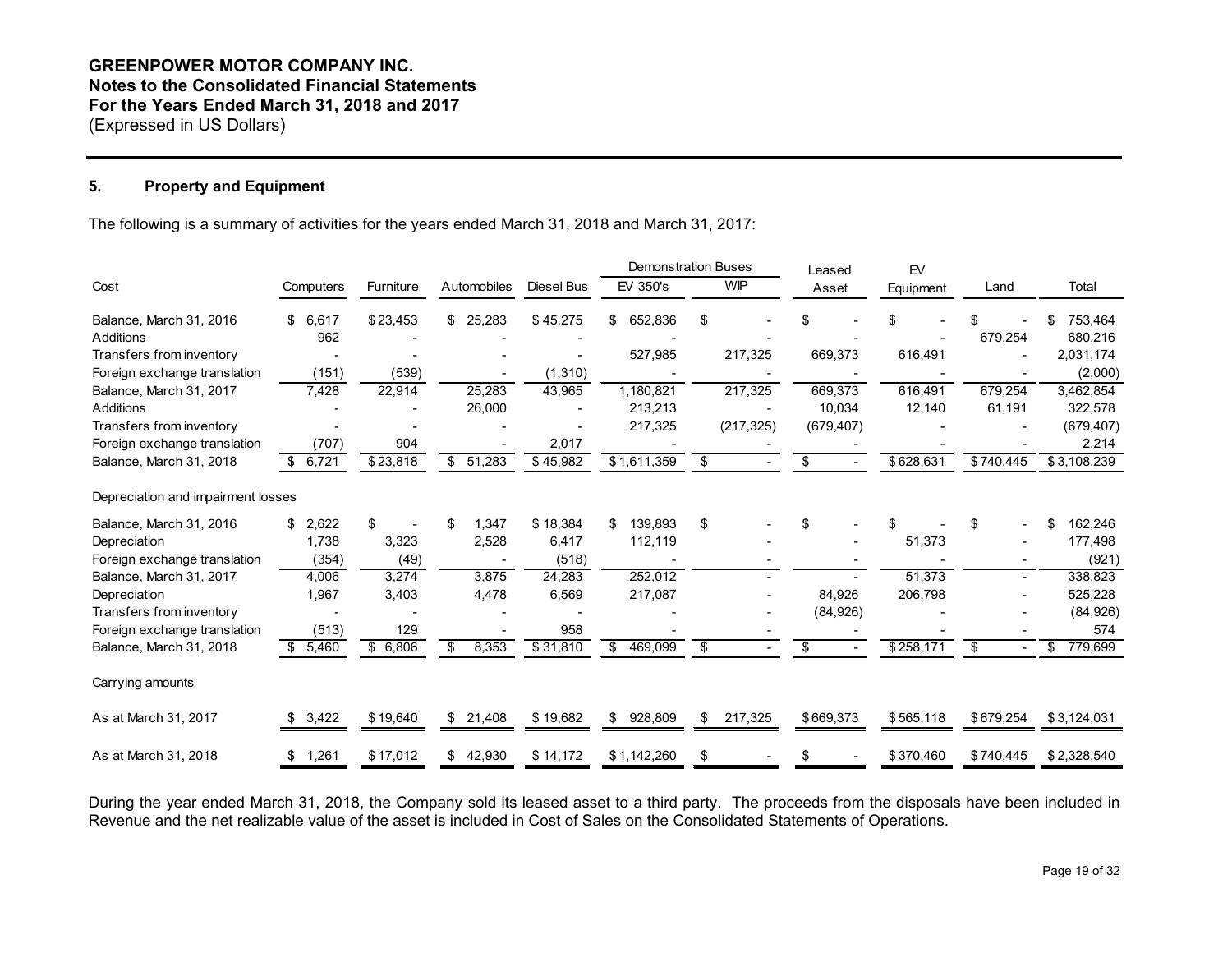(Expressed in US Dollars)

### **6. Share Capital**

### Authorized

Unlimited number of common shares without par value Unlimited number of preferred shares without par value

#### Issued

During the year ended March 31, 2018, the Company issued a total of 1,745,000 shares pursuant to the exercise of 1,495,000 stock options and 250,000 converted debentures. During the year ended March 31, 2017, the Company issued a total of 6,081,588 shares pursuant to the exercise of 284,520 broker options, 1,338,750 stock options, 4,408,318 warrants and 50,000 converted debentures.

On May 25, 2016, the Company completed a non-brokered private placement of 1,000,000 common shares at a subscription price of CDN\$0.30 per share for gross proceeds of CDN\$300,000 (USD\$232,440) and incurred \$22,004 in share issuance costs including \$11,613 in finder's fees.

On October 17, 2016, the Company completed a non-brokered private placement for a total of 684,541 units at a price of CDN\$0.75 per unit for gross proceeds of CDN\$513,406 (USD\$391,557). Each unit consisted of one common share and one-half of one non-transferable share purchase warrant. Each warrant entitles the holder to purchase one common share with an exercise price of CDN\$1.10 per share until and on October 16, 2017 and CDN\$1.50 per share until and on October 16, 2018. The Company issued 342,270 common share purchase warrants (Note 8), and incurred \$10,418 in share issuance costs including \$5,412 in finder's fees.

As at March 31, 2018, the Company had no shares held in escrow (March 31, 2017 – 15,154,197).

### **7. Stock Options**

The Company has an incentive stock option plan whereby it grants options to directors, officers, employees, and consultants of the Company. On March 9, 2016, the shareholders approved the current plan which allows for the issuance of up to 10,440,790 shares (the "2016 Plan"). The exercise price of options granted under the 2016 Plan may not be less than the minimum prevailing price permitted by the TSXV policies with a maximum term of 10 years. Prior to the adoption of the 2016 Plan, the Company had adopted an incentive stock option plan (the "Plan"), whereby it could grant options to directors, officers, employees, and consultants of the Company.

On March 30, 2017, the shareholders approved an increase in the number of common shares available for issuance under the 2016 Plan from 10,440,790 to 13,656,367. On April 5, 2018, the number available for issuance was further increased to 14,909,992.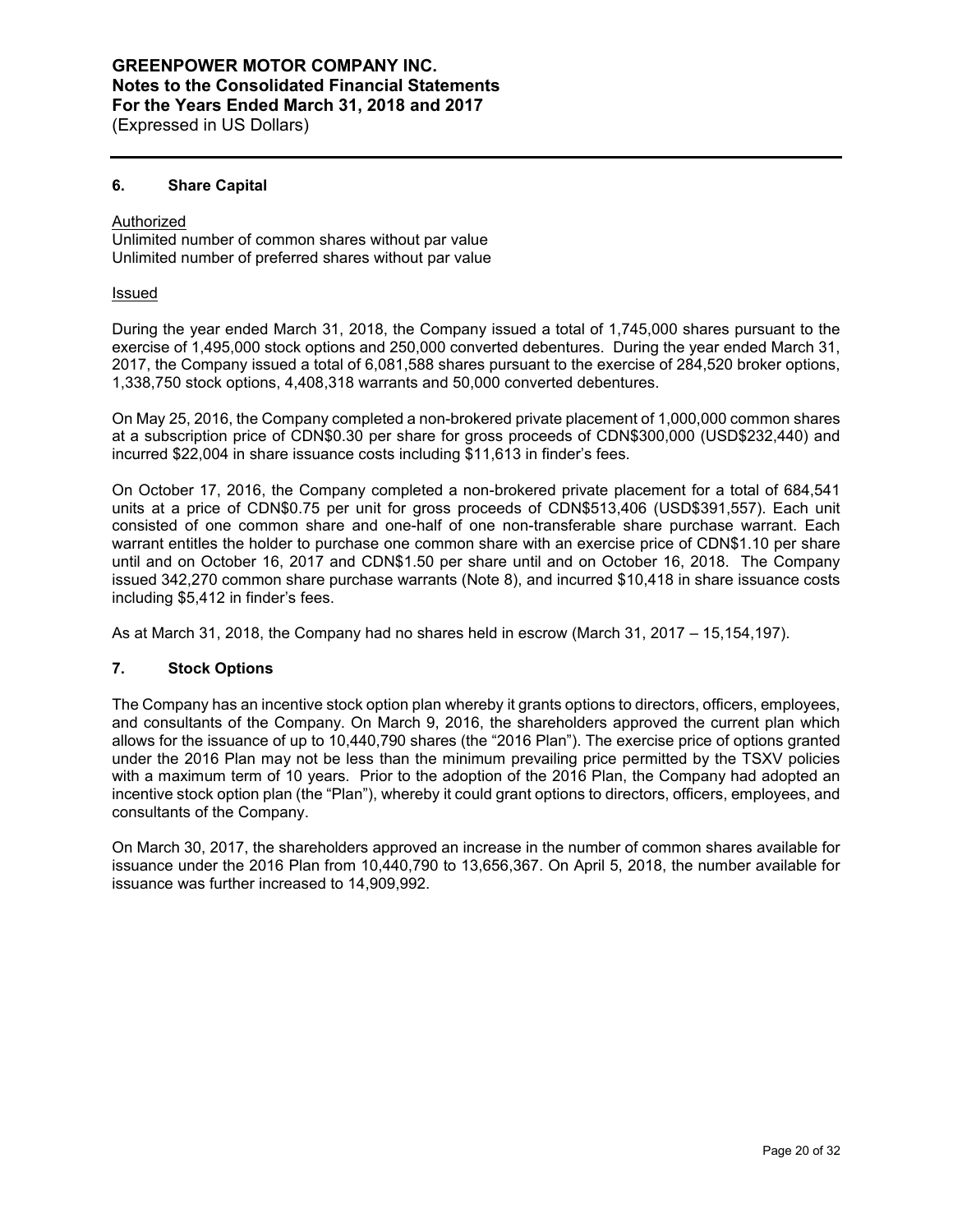(Expressed in US Dollars)

# **7. Stock Options (continued)**

The Company had the following incentive stock options granted under its Plan and 2016 Plan that are issued and outstanding at March 31, 2018:

|                                 |               |                | <b>Incentive Stock Options</b> |             |            |                |  |  |  |  |  |
|---------------------------------|---------------|----------------|--------------------------------|-------------|------------|----------------|--|--|--|--|--|
|                                 | Exercise      | <b>Balance</b> |                                |             |            | <b>Balance</b> |  |  |  |  |  |
| <b>Expiry Date</b>              | Price (CDN\$) | March 31, 2017 | Granted                        | Exercised   | Forfeited  | March 31, 2018 |  |  |  |  |  |
| April 25, 2017                  | \$<br>0.82    | 25,000         |                                |             | (25,000)   |                |  |  |  |  |  |
| July 3, 2017                    | \$<br>0.25    | 45,000         |                                | (45,000)    |            |                |  |  |  |  |  |
| February 22, 2018               | \$<br>0.25    | 250,000        | $\overline{\phantom{a}}$       | (250,000)   |            |                |  |  |  |  |  |
| July 3, 2018                    | \$<br>0.40    | 150,000        |                                | (100,000)   |            | 50,000         |  |  |  |  |  |
| July 3, 2018                    | \$<br>0.25    | 750,000        |                                |             |            | 750,000        |  |  |  |  |  |
| September 1, 2018               | \$<br>0.25    | 20,000         |                                |             |            | 20,000         |  |  |  |  |  |
| December 23, 2019               | \$<br>0.25    | 375,000        |                                | (100,000)   |            | 275,000        |  |  |  |  |  |
| December 23, 2019               | \$<br>0.25    | 3,884,717      |                                | (900,000)   |            | 2,984,717      |  |  |  |  |  |
| December 23, 2019               | \$<br>0.25    | 300,000        |                                |             |            | 300,000        |  |  |  |  |  |
| July 10, 2020                   | \$<br>0.55    |                | 50,000                         |             |            | 50,000         |  |  |  |  |  |
| March 25, 2020                  | \$<br>0.25    | 200,000        |                                |             |            | 200,000        |  |  |  |  |  |
| May 26, 2020                    | \$<br>0.60    |                | 150,000                        |             |            | 150,000        |  |  |  |  |  |
| September 1, 2020               | \$<br>0.25    | 100,000        |                                | (100,000)   |            |                |  |  |  |  |  |
| February 4, 2021                | \$<br>0.35    | 500,000        |                                |             |            | 500,000        |  |  |  |  |  |
| May 6, 2021                     | \$<br>0.35    | 530,000        |                                |             |            | 530,000        |  |  |  |  |  |
| October 27, 2021                | \$<br>0.62    | 500,000        |                                |             |            | 500,000        |  |  |  |  |  |
| February 2, 2022                | \$<br>0.75    | 715,000        |                                |             |            | 715,000        |  |  |  |  |  |
| May 26, 2022                    | \$<br>0.60    |                | 200,000                        |             |            | 200,000        |  |  |  |  |  |
| May 26, 2022                    | \$<br>0.75    |                | 1,037,500                      |             |            | 1,037,500      |  |  |  |  |  |
| December 18, 2022               | \$<br>0.45    |                | 260,000                        |             | (25,000)   | 235,000        |  |  |  |  |  |
| Total outstanding               |               | 8,344,717      | 1,697,500                      | (1,495,000) | (50,000)   | 8,497,217      |  |  |  |  |  |
| Total exercisable               |               | 6,272,217      |                                |             |            | 7,003,717      |  |  |  |  |  |
| <b>Weighted Average</b>         |               |                |                                |             |            |                |  |  |  |  |  |
| Exercise Price (CDN\$)          |               | 0.33<br>S      | \$<br>0.67                     | 0.26<br>\$  | \$<br>0.65 | 0.41<br>\$     |  |  |  |  |  |
| Weighted Average Remaining Life |               |                |                                |             |            | 2.5 years      |  |  |  |  |  |

As at March 31, 2018, there are 3,429,025 options available for issuance under the 2016 Plan.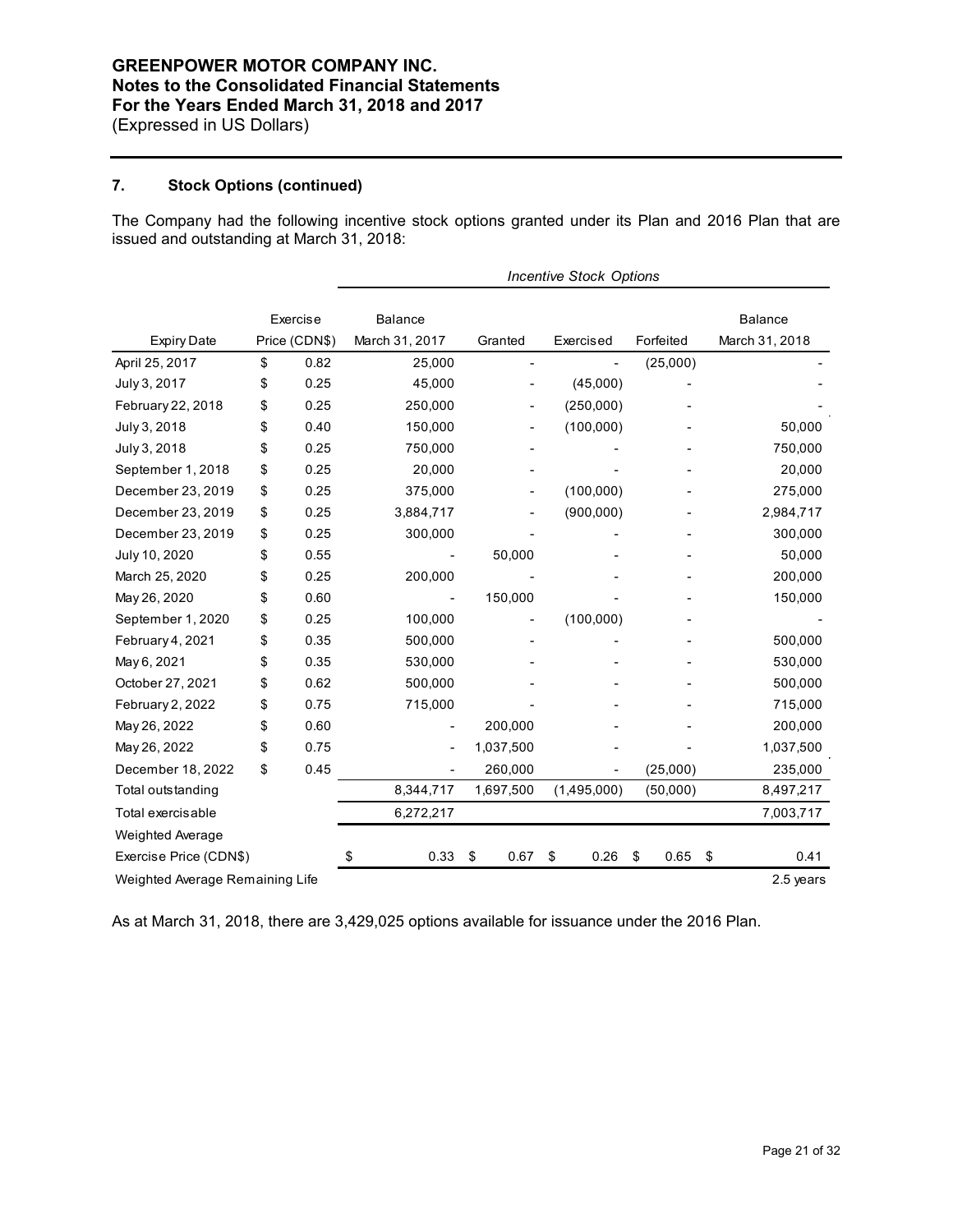(Expressed in US Dollars)

# **7. Stock Options (continued)**

The Company had the following incentive stock options granted under its Plan and 2016 Plan that are issued and outstanding at March 31, 2017:

|                                 |          |               |                |            | <b>Incentive Stock Options</b> |                    |                |
|---------------------------------|----------|---------------|----------------|------------|--------------------------------|--------------------|----------------|
|                                 | Exercise |               | <b>Balance</b> |            |                                |                    | Balance        |
| <b>Expiry Date</b>              |          | Price (CDN\$) | March 31, 2016 | Granted    | Exercised                      | Forfeited          | March 31, 2017 |
| December 23, 2016               | \$       | 0.25          | 215,000        |            | (215,000)                      |                    |                |
| February 22, 2017               | \$       | 0.25          | 45,000         |            | (45,000)                       |                    |                |
| April 25, 2017                  | \$       | 0.82          |                | 100,000    |                                | (75,000)           | 25,000         |
| July 3, 2017                    | \$       | 0.25          | 45,000         |            |                                |                    | 45,000         |
| February 22, 2018               | \$       | 0.25          | 250,000        |            |                                |                    | 250,000        |
| July 3, 2018                    | \$       | 0.40          | 200,000        |            |                                | (50,000)           | 150,000        |
| July 3, 2018                    | \$       | 0.25          | 750,000        |            |                                |                    | 750,000        |
| September 1, 2018               | \$       | 0.25          | 20,000         |            |                                |                    | 20,000         |
| October 20, 2018                | \$       | 0.25          | 90,000         |            | (67, 500)                      | (22, 500)          |                |
| January 20, 2019                | \$       | 0.25          | 85,000         |            | (42, 500)                      | (42,500)           |                |
| April 20, 2019                  | \$       | 0.19          |                | 175,000    | (43, 750)                      | (131, 250)         |                |
| December 23, 2019               | \$       | 0.25          | 450,000        |            | (25,000)                       | (50,000)           | 375,000        |
| December 23, 2019               | \$       | 0.25          | 4,684,717      |            | (800,000)                      |                    | 3,884,717      |
| December 23, 2019               | \$       | 0.25          | 500,000        |            | (100,000)                      | (100,000)          | 300,000        |
| March 25, 2020                  | \$       | 0.25          | 200,000        |            |                                |                    | 200,000        |
| September 1, 2020               | \$       | 0.25          | 100,000        |            |                                |                    | 100,000        |
| January 8, 2021                 | \$       | 0.30          | 50,000         |            |                                | (50,000)           |                |
| February 4, 2021                | \$       | 0.35          | 500,000        |            |                                |                    | 500,000        |
| May 6, 2021                     | \$       | 0.35          |                | 530,000    |                                |                    | 530,000        |
| October 27, 2021                | \$       | 0.62          |                | 500,000    |                                |                    | 500,000        |
| February 2, 2022                | \$       | 0.75          |                | 715,000    |                                |                    | 715,000        |
| Total outstanding               |          |               | 8,184,717      | 2,020,000  | (1,338,750)                    | (521, 250)         | 8,344,717      |
| Total exercisable               |          |               | 6,507,217      |            |                                |                    | 6,272,217      |
| Weighted Average                |          |               |                |            |                                |                    |                |
| Exercise Price (CDN\$)          |          |               | 0.26<br>S      | \$<br>0.57 | \$<br>0.25                     | 0.33<br>\$<br>- \$ | 0.33           |
| Weighted Average Remaining Life |          |               |                |            |                                |                    | 2.95 years     |

During the year ended March 31, 2018, the Company incurred share-based compensation to employees, advisors, and directors with a measured fair value of \$744,801 (March 31, 2017 - \$391,769). The fair value of the options granted and vested were recorded as share-based payments on the Consolidated Statements of Operations.

On May 26, 2017, the Company granted:

- 1,037,500 options to Directors with an exercise price of CDN\$0.75 per share with a term of 5 years. The options fully vest on the grant date.
- 100,000 options to an advisor with an exercise price of CDN\$0.60 per share with a term of 3 years. The options fully vest on the grant date.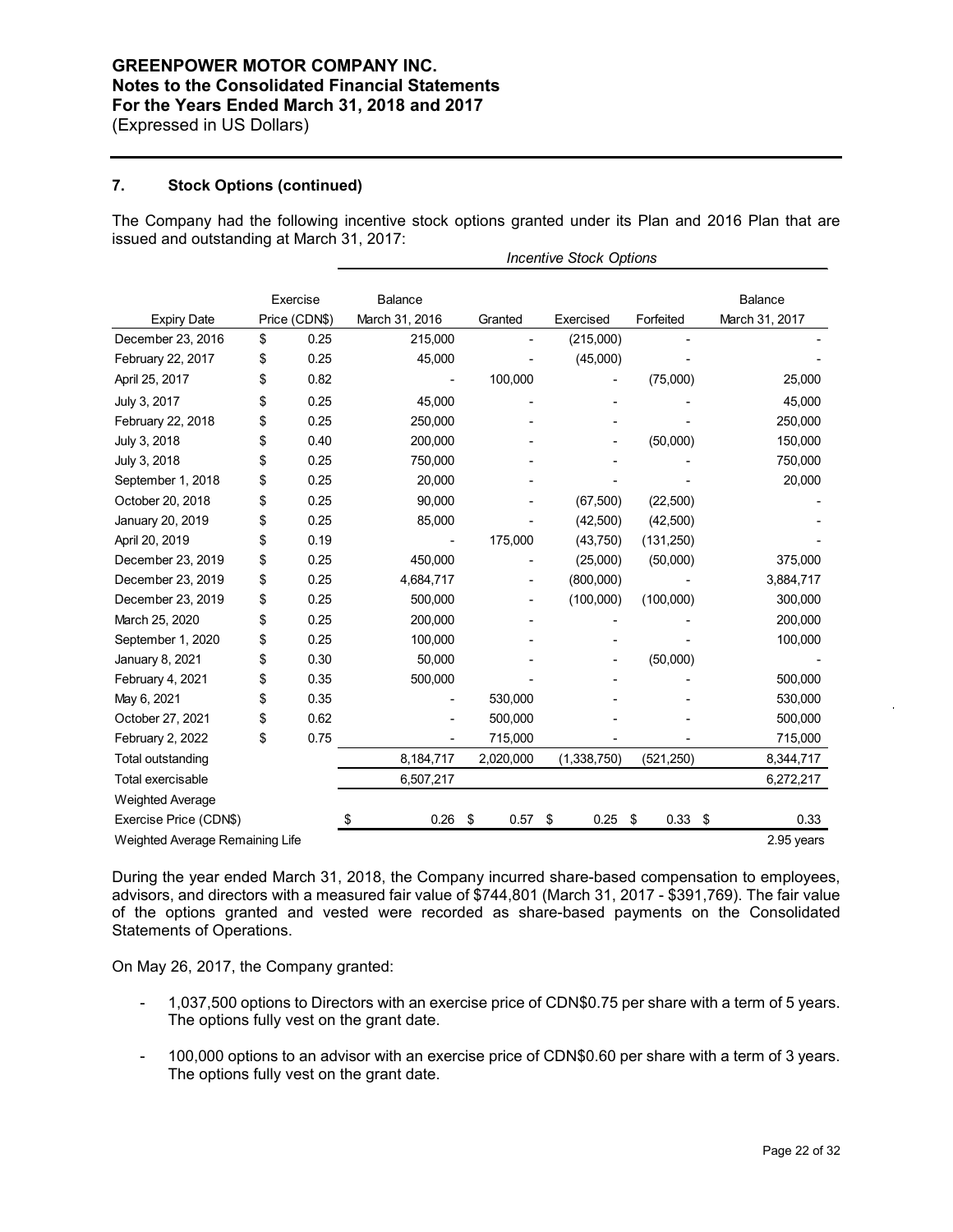**7. Stock Options (continued)**

- 200,000 options to an employee with an exercise price of CDN\$0.60 per share which vest 25% after 4 months and then 25% after years 1, 2 & 3, and with a term of five years.
- 50,000 options to a consultant (IR provider) with an exercise price of CDN\$0.60 per share which vest 25% at the end of every 3 months for a period of twelve months and with a term of 3 years.

On July 10, 2017, the Company granted 50,000 stock options to a consultant (IR provider). The options have an exercise price of CDN\$0.55 per share which vest 25% at the end of every 3 months for a period of twelve months and with a term of 3 years.

On December 18, 2017, the Company granted 260,000 stock options to employees and a consultant. The options have an exercise price of CDN\$0.45 per share which vest 25% after 4 months and then 25% after years 1, 2 & 3, and with a term of five years.

During the year ended March 31, 2018, 1,495,000 (2017  $-$  1,338,750) stock options were exercised at prices between CDN\$0.25 – CDN\$0.40 (2017 – CDN\$0.19 – CDN\$0.25) per share for proceeds of CDN\$388,750 (USD\$296,468) (2017 – CDN\$331,000 (USD\$248,882)). The weighted average share price on the date of exercises was CDN\$0.50 (2017 – CDN\$0.70). 50,000 (2017 – 521,250) options expired unexercised.

On April 20, 2016, the Company granted 175,000 options to a consultant (IR provider) with an exercise price of CDN\$0.19 per share which vest 25% at the end of every 3 months for a period of twelve months and with a term of 3 years.

On May 6, 2016, the Company granted 530,000 options to Directors and an employee with an exercise price of CDN\$0.35 per share with a term of 5 years. The options vest 25% at the end of 4 months, 6 months, 9 months and 1 year.

On August 22, 2016, the Company granted 100,000 options to an employee with an exercise price of CDN\$0.82 per share which vest 25% after 4 months and then 25% after years 1, 2 & 3, and with a term of five years.

On October 27, 2016, the Company granted 500,000 options to an employee with an exercise price of CDN\$0.62 per share which vest 25% after 4 months and then 25% after years 1, 2 & 3, and with a term of five years.

On February 2, 2017, the Company granted an aggregate of 715,000 incentive stock options to certain directors, officers, employees and consultants of the Company. The stock options are exercisable for a period of five years at a price of \$0.75 per share. The 548,000 stock options granted to the directors and officers vest as to 25% four months after the grant date, 25% six months after the grant date, 25% nine months after the grant date and 25% one year after the grant date and the 167,000 stock options granted to employees and consultants vest as to 25% four months after the grant date, 25% one year after the grant date, 25% two years after the grant date and 25% three years after the grant date.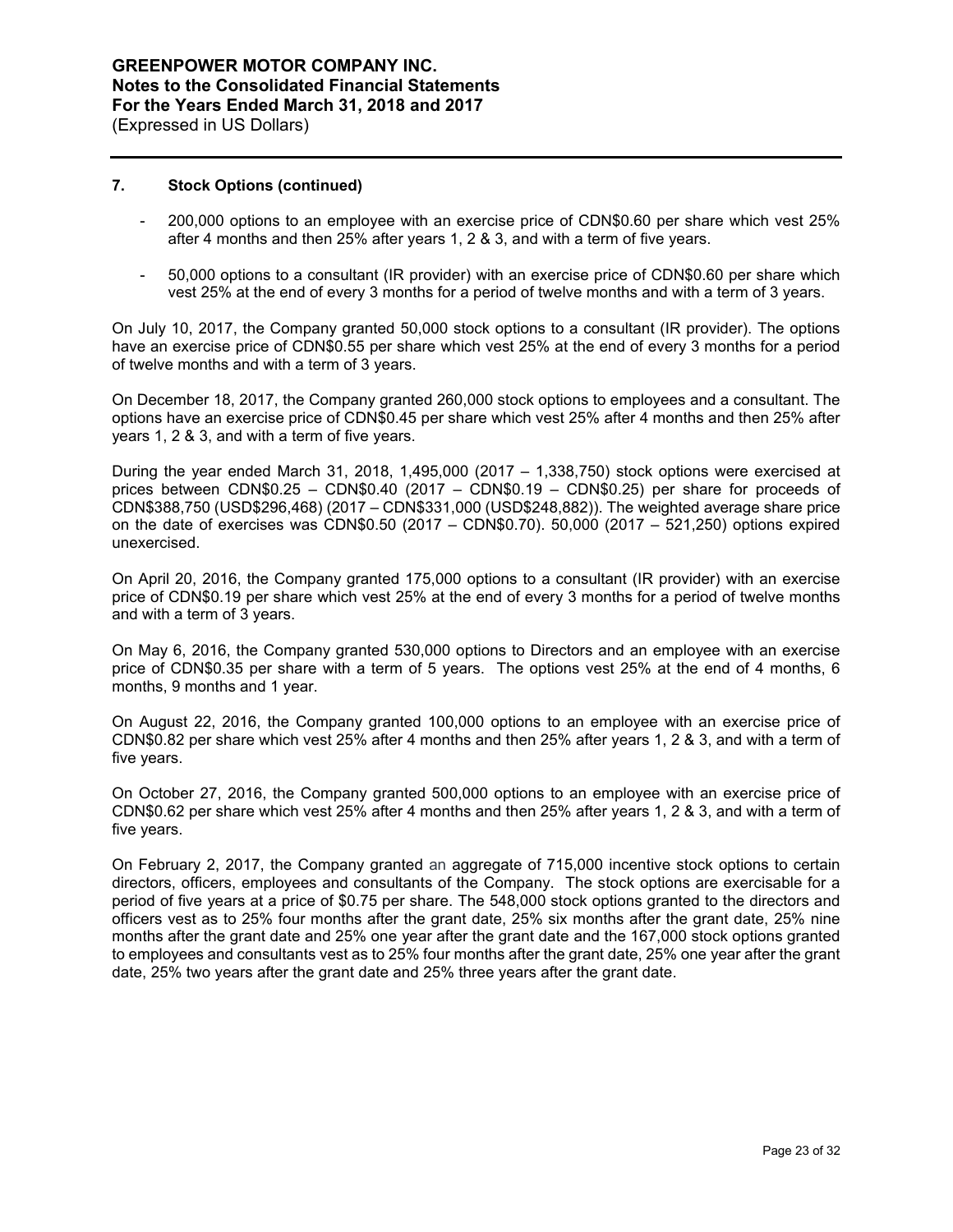# **7. Stock Options (continued)**

The following weighted-average assumptions were used for the Black-Scholes valuation of stock option grants:

| For the year ended                   | March 31, 2018 | March 31, 2017 |
|--------------------------------------|----------------|----------------|
| Share price on grant date            | CDN\$0.56      | CDN\$0.57      |
| Exercise price                       | CDN\$0.67      | CDN\$0.57      |
| Risk-free interest rate              | 1.07%          | 1.02%          |
| Expected life of options             | 5 years        | 5 years        |
| Annualized volatility <sup>(1)</sup> | 100%           | 100%           |
| Dividend rate                        | n/a            | n/a            |

(1) Expected volatility was determined by reference to historical volatility of similar entities following a comparable period of lives**.**

The Company had the following broker agent stock options issued and outstanding during the years ended March 31, 2018 and March 31, 2017:

|                                 |               | <b>Broker Agent Stock Options</b> |      |                          |    |            |      |           |                        |                |  |
|---------------------------------|---------------|-----------------------------------|------|--------------------------|----|------------|------|-----------|------------------------|----------------|--|
|                                 | Exercise      | Balance                           |      |                          |    |            |      |           |                        | <b>Balance</b> |  |
| <b>Expiry Date</b>              | Price (CDN\$) | March 31, 2016                    |      | Granted                  |    | Exercised  |      | Forfeited | March 31,2017 and 2018 |                |  |
| December 23,2016                | \$<br>0.25    | 279,620                           |      | $\overline{\phantom{0}}$ |    | (279, 620) |      |           |                        |                |  |
| January 7,2017                  | \$<br>0.25    | 4,900                             |      |                          |    | (4,900)    |      |           |                        |                |  |
| Total outstanding               |               | 284,520                           |      |                          |    | (284,520)  |      | -         |                        |                |  |
| Total exercisable               |               | 284,520                           |      |                          |    |            |      |           |                        |                |  |
| <b>Weighted Average</b>         |               |                                   |      |                          |    |            |      |           |                        |                |  |
| Exercise Price (CDN\$)          |               | \$<br>0.25                        | - \$ |                          | \$ | 0.25       | - \$ | -         |                        |                |  |
| Weighted Average Remaining Life |               |                                   |      |                          |    |            |      |           |                        |                |  |

During the year ended March 31, 2018, there were no issuances of Broker Agent Stock Options.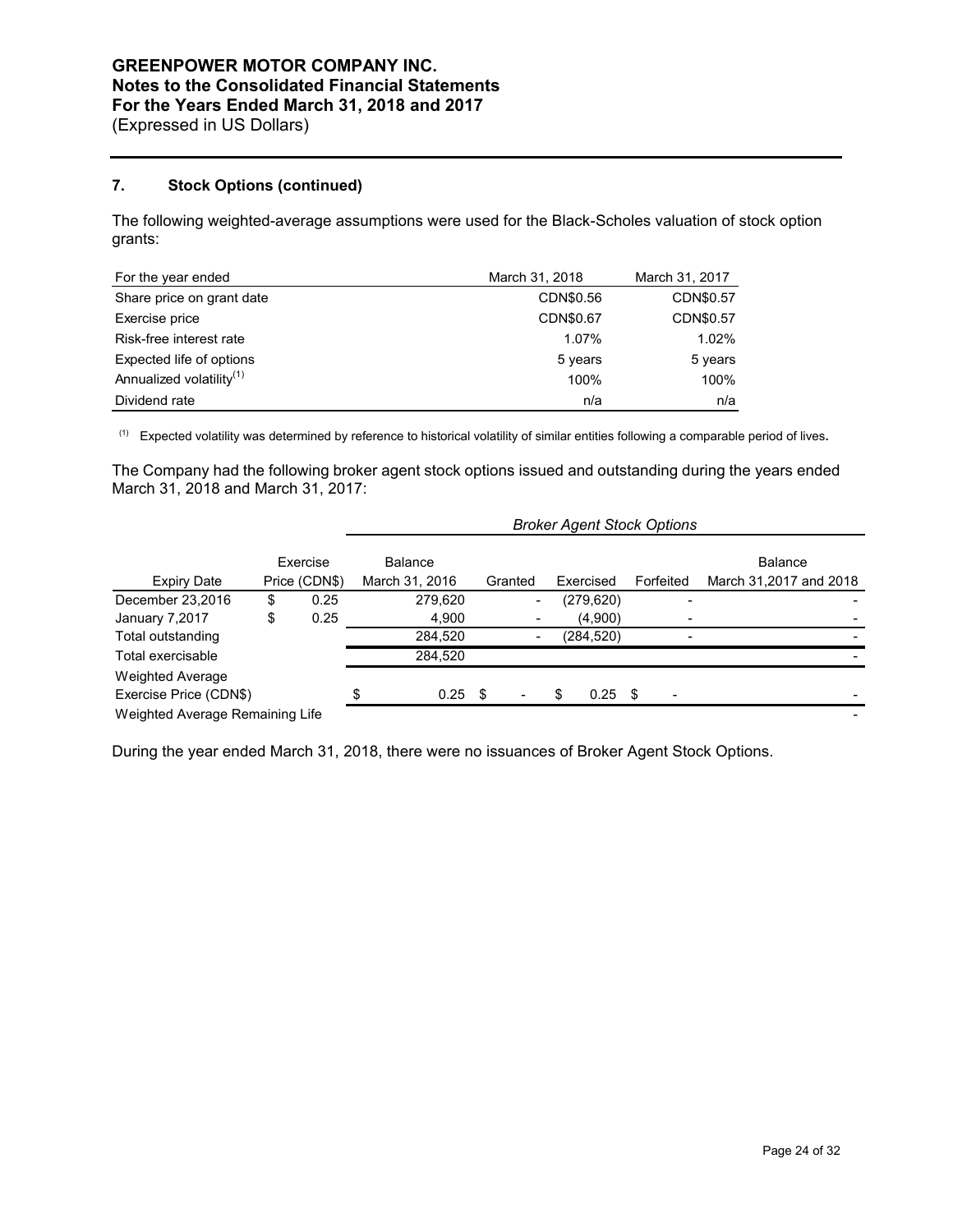# **GREENPOWER MOTOR COMPANY INC. Notes to the Consolidated Financial Statements For the Years Ended March 31, 2018 and 2017** (Expressed in US Dollars)

### **8. Warrants**

As at March 31, 2018, the Company had outstanding warrants, enabling the holders to acquire common shares as follows:

|                       |                        |                                                                                    |                          |                                  |      |                                                                         |  |           |                          |         | <b>Balance</b> |
|-----------------------|------------------------|------------------------------------------------------------------------------------|--------------------------|----------------------------------|------|-------------------------------------------------------------------------|--|-----------|--------------------------|---------|----------------|
|                       |                        |                                                                                    |                          |                                  |      |                                                                         |  |           |                          |         | March 31, 2018 |
| \$                    | 0.25                   |                                                                                    | 400,000                  |                                  |      |                                                                         |  |           | $\overline{\phantom{0}}$ |         | 400,000        |
|                       |                        |                                                                                    | 342,270                  |                                  |      |                                                                         |  |           |                          |         | 342,270        |
|                       |                        |                                                                                    | 250                      |                                  |      |                                                                         |  |           | $\overline{\phantom{a}}$ |         | 250            |
|                       |                        |                                                                                    | 153,928                  |                                  |      |                                                                         |  |           | -                        |         | 153,928        |
| \$                    | 0.75                   |                                                                                    | $\overline{\phantom{a}}$ |                                  |      |                                                                         |  |           |                          |         | 2,922,200      |
| \$                    | 0.75                   |                                                                                    |                          |                                  |      |                                                                         |  |           | $\overline{\phantom{a}}$ |         | 384,500        |
| \$                    | 0.50                   |                                                                                    | $\overline{\phantom{a}}$ |                                  |      |                                                                         |  |           | -                        |         | 3,690,000      |
| \$                    | 0.50                   |                                                                                    | $\overline{\phantom{a}}$ |                                  |      |                                                                         |  |           |                          |         | 5,550,000      |
|                       |                        |                                                                                    | 896,448                  |                                  |      |                                                                         |  |           |                          |         | 13,443,148     |
|                       |                        |                                                                                    |                          |                                  |      |                                                                         |  |           |                          |         |                |
|                       |                        | \$                                                                                 | 0.66                     | \$                               | 0.57 | \$                                                                      |  |           |                          |         | 0.60           |
|                       |                        |                                                                                    |                          |                                  |      |                                                                         |  |           |                          |         | 3.0 years      |
| Weighted Average Life | Exercise Price (CDN\$) | Exercise<br>Price (CDN\$)<br>$$1.10 - $1.50$<br>$$0.75 - $1.00$<br>$$0.75 - $1.00$ |                          | <b>Balance</b><br>March 31, 2017 |      | Granted<br>2,922,200<br>384,500<br>3,690,000<br>5,550,000<br>12,546,700 |  | Exercised | \$                       | Expired | \$             |

In May 2017, there were 3,306,700 warrants issued with a fair value of \$516,046 as a result of the issuance of Convertible Debentures (Note 9). The transaction costs assigned to the issuance of the warrants with regards to the Convertible Debentures was \$7,390.

In September 2017, 3,690,000 warrants were issued with a fair value of \$538,002 as a result of the issuance of Convertible Debentures (Note 9). The transaction costs assigned to the issuance of the warrants with regards to the Convertible Debentures was \$4,153.

In October 2017, 5,550,000 warrants were issued with a fair value of \$809,190 as a result of the issuance of Convertible Debentures (Note 9). The transaction costs assigned to the issuance of the warrants with regards to the Convertible Debentures was \$30,096.

The following weighted average assumptions were used for the Black-Scholes valuation of warrants granted with Convertible Debentures (Note 9):

| Exercise price                  | CDN\$0.57  |
|---------------------------------|------------|
| Share price on date of issuance | CDN\$0.43  |
| Risk-free interest rate         | 1.46%      |
| Expected life of warrants       | 1.87 vears |
| Annualized volatility (1)       | 100%       |
| Dividend rate                   | n/a        |

(1) Expected volatility was determined by reference to historical volatility of similar entities following a comparable period of lives.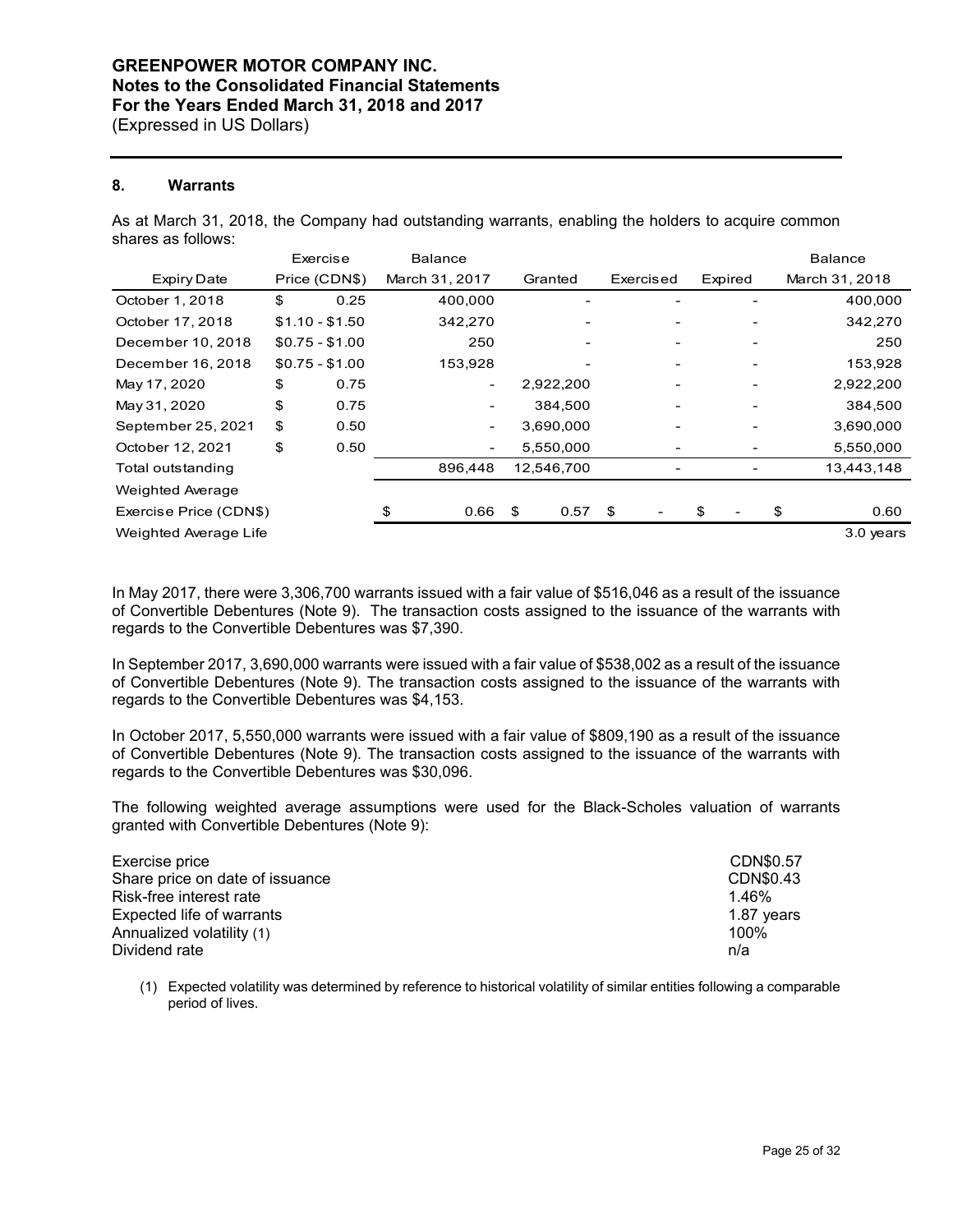# **GREENPOWER MOTOR COMPANY INC. Notes to the Consolidated Financial Statements For the Years Ended March 31, 2018 and 2017** (Expressed in US Dollars)

# **8. Warrants (continued)**

As at March 31, 2017, the Company had outstanding warrants, enabling the holders to acquire common shares as follows:

|                                 | Exercise        | <b>Balance</b> |                          |             |                         | <b>Balance</b> |
|---------------------------------|-----------------|----------------|--------------------------|-------------|-------------------------|----------------|
| <b>Expiry Date</b>              | Price (CDN\$)   | March 31, 2016 | <b>Issued</b>            | Exercised   | Expired                 | March 31, 2017 |
| July 3, 2016                    | \$0.40          | 525.000        | -                        | (335,000)   | (190,000)               |                |
| October 1, 2018                 | \$0.25          | 400.000        |                          |             |                         | 400,000        |
| October 17, 2018                | $$1.10 - $1.50$ |                | 342.270                  |             |                         | 342.270        |
| December 10, 2018               | $$0.75 - $1.00$ | 1.126.650      | $\overline{\phantom{a}}$ | (1,126,400) |                         | 250            |
| December 16, 2018               | $$0.75 - $1.00$ | 3,100,846      | $\overline{\phantom{a}}$ | (2,946,918) |                         | 153,928        |
| Total                           |                 | 5,152,496      | 342.270                  | (4,408,318) | (190.000)               | 896,448        |
| <b>Weighted Average</b>         |                 |                |                          |             |                         |                |
| Exercise Price (CDN\$)          |                 | 0.47           | \$<br>1.10               | -\$<br>0.49 | \$<br>0.40 <sup>5</sup> | 0.66           |
| Weighted Average Remaining Life |                 |                |                          |             |                         | 1.56 years     |

. On October 17, 2016, there were 342,270 warrants issued as a result of the private placement (Note 6).

During the year ended March 31, 2017, 4,408,318 warrants were exercised at a weighted average price of CDN\$0.49 per share for proceeds of CDN\$2,170,659 (USD\$1,637,171) and 190,000 warrants expired unexercised.

### **9. Convertible Debentures**

As at March 31, 2018, the Company had issued the following outstanding convertible debentures all with an 8% interest rate and a term of four years, with the exception of the December 11, 2015 issue which has a three year term. The Convertible Debentures have effective rates ranging from 18.6% - 38.5%.

| <b>Issue Date</b> | <b>Amount</b><br>(SCDN) | <b>Converted</b><br><b>Amount</b><br>( <b>SCDN</b> ) | Outstanding<br><b>Amount</b><br>(SCDN) | <b>Conversion</b><br><b>Price</b><br>(SCDN) | <b>Shares on</b><br><b>Conversion</b> |
|-------------------|-------------------------|------------------------------------------------------|----------------------------------------|---------------------------------------------|---------------------------------------|
| December 11,      |                         |                                                      |                                        |                                             |                                       |
| 2015              | 777,000                 | (20,000)                                             | 757,000                                | 0.40                                        | 1,892,500                             |
| May 17,           |                         |                                                      |                                        |                                             |                                       |
| 2017              | 1,900,000               | -                                                    | 1,900,000                              | 0.65                                        | 2,923,077                             |
| May 31,           |                         |                                                      |                                        |                                             |                                       |
| 2017              | 250,000                 | $\overline{\phantom{a}}$                             | 250,000                                | 0.65                                        | 384,615                               |
| September 25,     |                         |                                                      |                                        |                                             |                                       |
| 2017              | 1,476,000               | $\overline{\phantom{a}}$                             | 1,476,000                              | 0.40                                        | 3,690,000                             |
| October 12,       |                         |                                                      |                                        |                                             |                                       |
| 2017              | 2,220,000               | (100,000)                                            | 2,120,000                              | 0.40                                        | 5,300,000                             |
| Total             | 6,623,000               | (120,000)                                            | 6,503,000                              |                                             | 14,190,192                            |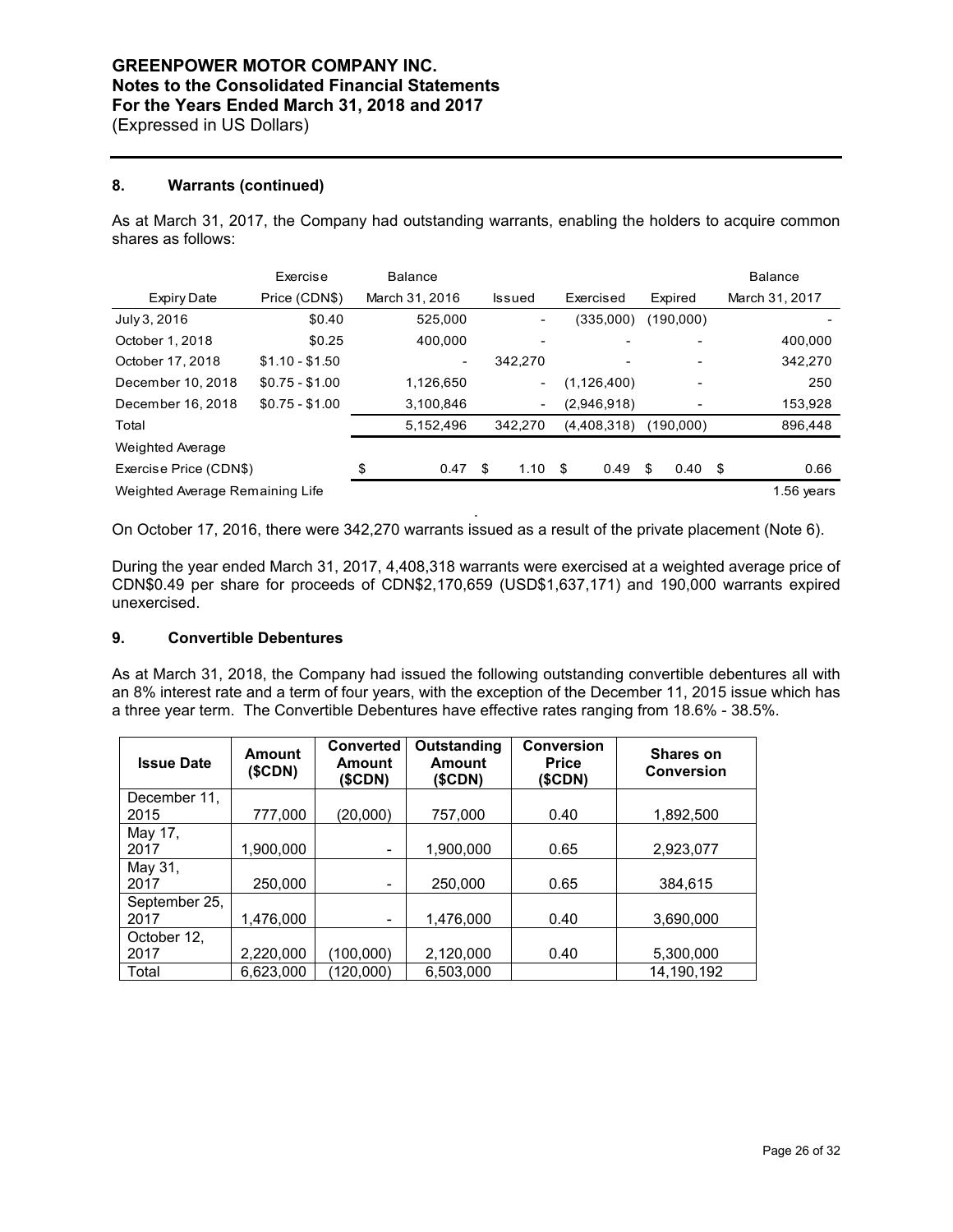| \$CDN                                                           | Dec 11, 2015 | May 17 & 31, 2017 | Sep 25, 2017 | <b>October 16, 2017</b> |
|-----------------------------------------------------------------|--------------|-------------------|--------------|-------------------------|
| Proceeds bifurcated to<br>carrying value of the<br>loan         | \$582,141    | \$1,169,370       | \$660,360    | \$938,557               |
| Proceeds bifurcated to<br>equity                                | 94,215       | 247,744           | 139,904      | 198,843                 |
| <b>Transaction costs</b><br>related to the<br><b>Debentures</b> | 10,512       | 30,789            | 11,536       | 83,600                  |
| Fair value assigned to<br>the issuance of warrants              | 90,132       | 702.097           | 664,200      | 999,000                 |
| Proceeds on issuance of<br>Convertible Debentures               | \$777,000    | \$2,150,000       | \$1,476,000  | \$2,220,000             |

# **9. Convertible Debentures (continued)**

On June 2, 2016, CDN\$20,000 worth of debentures (issued on December 11, 2015) were converted into 50,000 common shares with a conversion price of CDN\$0.40.

On February 27, 2018, CDN\$100,000 worth of debentures (issued on October 16, 2017) were converted into 250,000 common shares with a conversion price of CDN\$0.40.

During the year ended March 31, 2018, the Company paid interest of \$276,957 (March 31, 2017 - \$46,008) and recognized accretion of \$275,523 (March 31, 2017 - \$44,766) related to all the debentures listed above.

### **10. Promissory Note Payable**

During the year ended March 31, 2017, the Company issued a \$594,000 promissory note (the "Note") to the City of Porterville to acquire land (Note 5). The Note bears interest at 2.0% per annum and is payable in blended monthly installments of \$5,463, beginning November 1, 2016. The monthly installments will occur for five years, at which point a balloon payment of \$311,764 is due and payable. The Note is secured by an interest in the land in favour of the City of Porterville.

A summary of the remaining principal payments over the next four years are as follows:

| Year              | Payment |           |  |
|-------------------|---------|-----------|--|
| 1                 | \$      | 55,774    |  |
| 2                 |         | 56,895    |  |
| 3                 | 58,039  |           |  |
| 4                 | 346,201 |           |  |
|                   |         | 516,909   |  |
| Current portion   |         | (55, 774) |  |
| Long-term portion | \$      | 461,135   |  |

During the year ended March 31, 2018, the Company incurred \$10,931 (March 31, 2017 - \$4,855) of interest on the Note. This amount is included in Interest and accretion on the Consolidated Statements of Operations.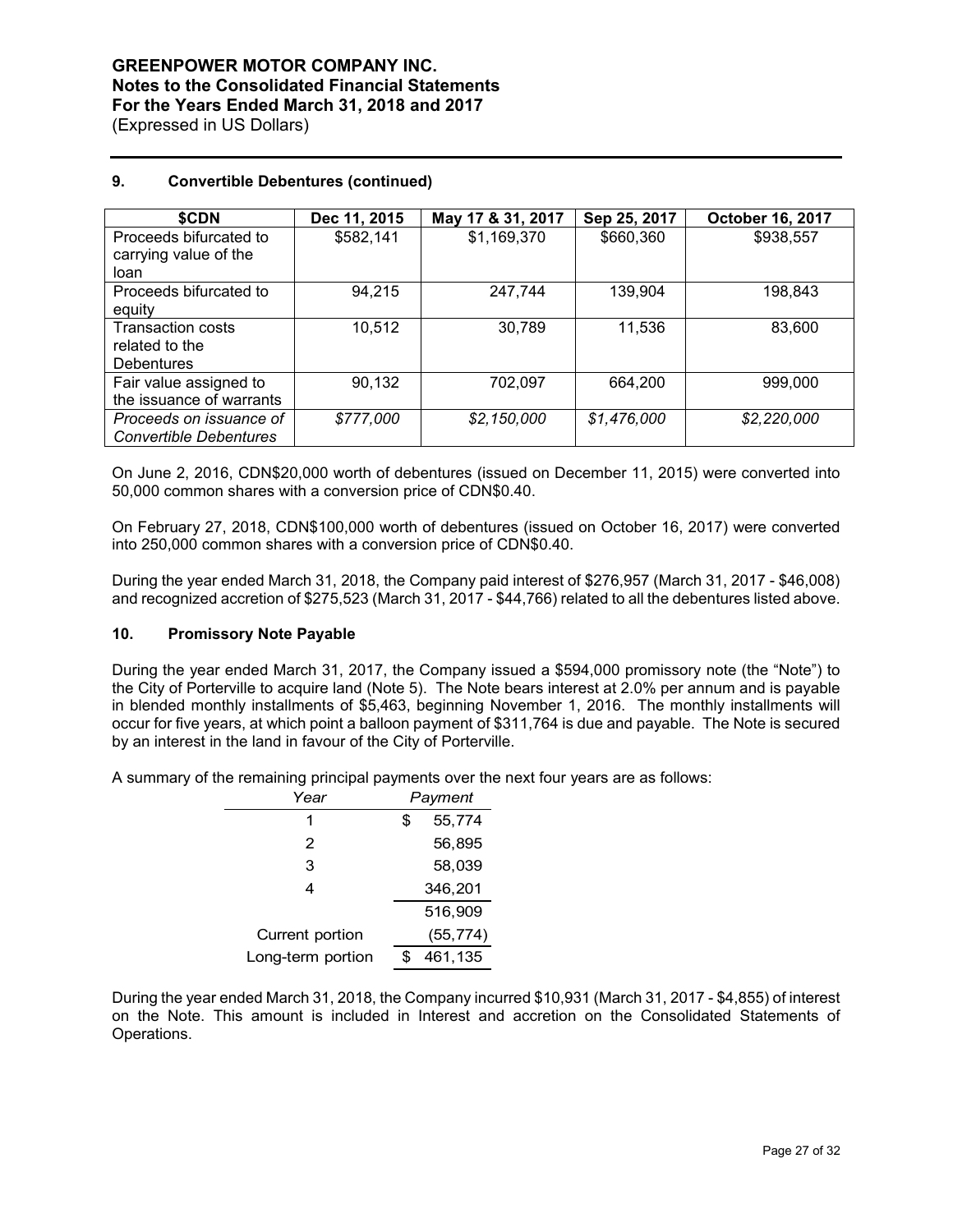(Expressed in US Dollars)

### **11. Financial Instruments**

The Company's financial instruments consist of cash, accounts receivable, promissory note receivable, accounts payable and accrued liabilities, loans payable to related parties, promissory note payable and convertible debentures.

Financial instruments measured at fair value are classified into one of three levels in the fair value hierarchy according to the relative reliability of the inputs used to estimate the fair values. The three levels of the fair value hierarchy are:

Level 1:Unadjusted quoted prices in active markets for identical assets and liabilities;

Level 2:Inputs other than quoted prices that are observable for the asset or liabilities either directly or indirectly; and

Level 3: Inputs that are not based on observable market data

The Company does not currently hold any financial instruments measured at fair value on the Consolidated Statements of Financial Position.

The fair value of these financial instruments approximates their carrying value, unless otherwise noted.

#### **Overview**

The Company has exposure to the following financial instrument related risks.

#### **Credit risk**

The Company's exposure to credit risk is on its cash and promissory note receivable. The maximum exposure to credit risk is their carrying amounts in the consolidated statement of Financial Statements.

Cash consists of cash bank balances held in major Canadian and United States financial institutions with a high credit quality and therefore the Company is exposed to minimal risk.

In connection with the sale of the EV550's (Note 4), the Company has granted the Purchaser a first priority security interest in the EV550's. Accordingly, the Company is exposed to credit risk in the promissory note that may arise from the Customer failing to make the required payments under the Agreements. The Company assesses the credit risk of the Customer on an annual basis and believes it is exposed to minimal credit risk.

#### **Liquidity risk**

The Company ensures that there is sufficient capital in order to meet short-term business requirements, after taking into account the Company's holdings of cash. The Company's cash is invested in a bank and is available on demand. The Company will continue to rely on additional financings to further its operations and meet its capital requirements.

#### **Market risks**

Market risk is the risk of loss that may arise from changes in market factors such as interest rates and foreign exchange. The Company believes interest rate risk is not material.

The Company is exposed to foreign exchange risk as it conducts business in both the United States and Canada. Management monitors its foreign currency balances, but the Company does not engage in any hedging activities to reduce its foreign currency risk.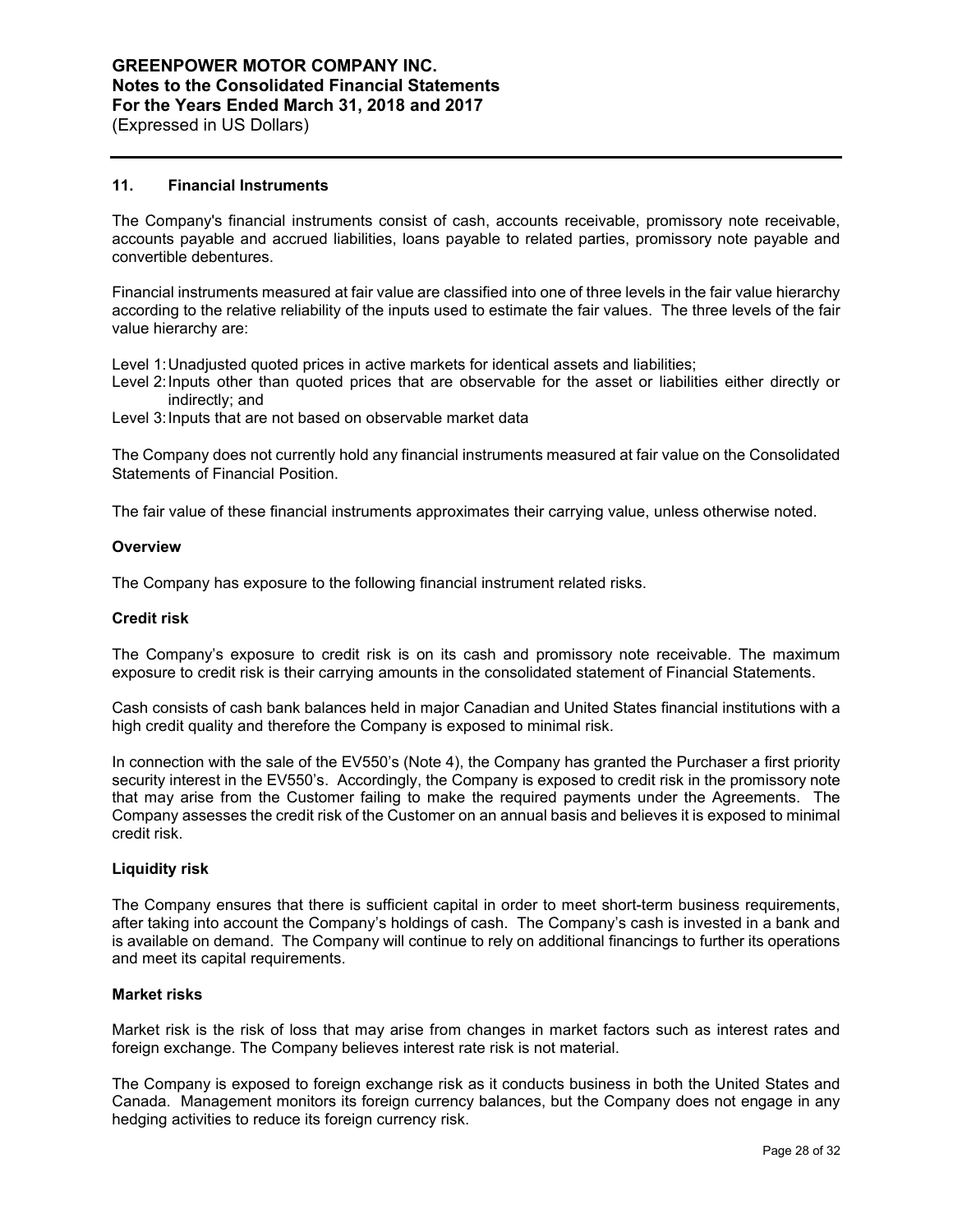### **11. Financial Instruments (continued)**

#### **Market risks (continued)**

At March 31, 2018, the Company was exposed to currency risk through the following monetary assets and liabilities in CDN Dollars. CD<sub>N</sub><sup>\$</sup>

|                                          | ◡◡៶៶៴       |
|------------------------------------------|-------------|
| Cash                                     | 134,779     |
| Accounts receivable                      | 104,214     |
| GST receivable                           | 19.650      |
| Promissory note receivable               | 1,000,000   |
| Accounts payable and accrued liabilities | (91, 393)   |
| Deposits from customers                  | (28, 885)   |
| Loans payable to related parties         | (755, 758)  |
| Convertible debentures                   | (3,731,217) |
|                                          |             |

Based on the net exposure and assuming all other variables remain constant, a 10% change in the appreciation or depreciation of the Canadian dollar relative to the US dollar would result in a change of approximately \$260,000 to other comprehensive income/loss.

### **12. Capital Management**

As the Company is seeking business opportunities, its principal source of capital is from the issuance of common shares. The Company's capital management objective is to obtain sufficient capital to develop new business opportunities for the benefit of its shareholders. To meet the objectives, management monitors the Company's ongoing capital requirements on specific business opportunities on a case-bycase basis. The capital structure of the Company consists of cash and equity attributable to common shareholders, consisting of issued share capital and deficit. There was no change to the Company's approach to capital management during the year. The Company is not subject to externally imposed capital requirements.

### **13. Related Party Transactions**

A summary of compensation for directors, officers and key management personnel is as follows:

|                               | <b>Year Ended</b> |                |
|-------------------------------|-------------------|----------------|
|                               | March 31, 2018    | March 31, 2017 |
| Salaries and benefits (1)     | 225,000<br>S      | 93,750<br>\$   |
| Consulting fees (2)           | 293,400           | 259.150        |
| Accommodation (3)             | 64.085            | 22.328         |
| Truck and trailer rentals (4) | 144,807           | 174,756        |
| Options (5)                   | 571,130           | 275,196        |
| Total                         | 1,298,422         | 825,180<br>S   |

- 1) Salaries and benefits incurred with directors and officers are included in Administrative fees on the Consolidated Statements of Operations.
- 2) Consulting fees included in professional fees on Consolidated Statements of Operations are paid to the directors of the Company to provide accounting, management consulting and director services.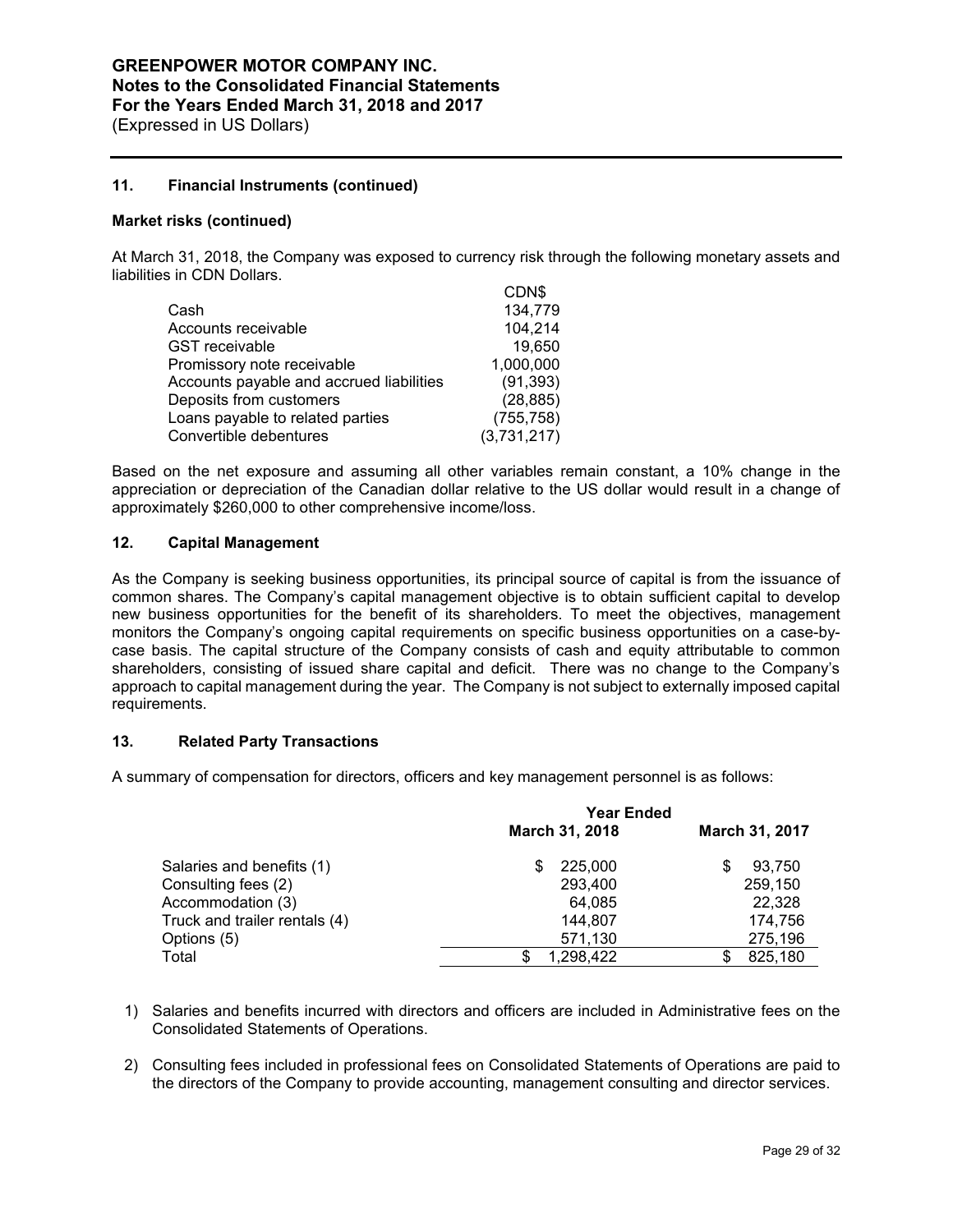### **13. Related Party Transactions (continued)**

- 3) Accommodation expense paid to Stage Coach Landing, Inc., a company that the Chairman of GreenPower is an officer and director. These costs are expensed on the Consolidated Statements of Operations .
- 4) Truck and trailer rental fees paid to Maple Leaf Equipment Aircraft and Recovery Inc., a company that the Chairman of GreenPower is an officer and director. These costs are included in Transportation costs on the Consolidated Statements of Operations.
- 5) Amounts recognized for related party stock-based compensation are included in Share-based payments on the Consolidated Statements of Operations.

Accounts payable and accrued liabilities at March 31, 2018, included \$57,755 (March 31, 2017 - \$115,464) owed to officers, directors, companies controlled by directors and officers, and shareholders, which is noninterest bearing, unsecured and has no fixed terms of repayment.

During the year ended March 31, 2018, two companies beneficially owned by the Chairman of the Company loaned the Company an aggregate of CDN \$650,000 at a rate of 10% per annum. The principal and interest is repayable on the earlier of (i) the date the Company completes a debt or equity financing; (ii) from receipt of excess proceeds on the sale of buses; and (iii) August 31, 2018.

During the year ended March 31, 2018, there were \$38,034 (March 31, 2017 - \$253,028) of shareholder loan repayments.

Loans payable to related parties of \$756,241 at March 31, 2018 (March 31, 2017 - \$172,326) includes the CDN \$650,000 loans with terms described above and other loans payable to directors and officers, companies controlled by directors and officers, and shareholders of the Company, which are unsecured and have no fixed terms of repayment.

The outstanding balance of unconverted convertible debentures at March 31, 2018 (Note 9), includes CDN\$3,255,000 owed to directors and companies controlled by directors.

These transactions were measured at the exchange amount, which is the amount agreed upon by the transacting parties.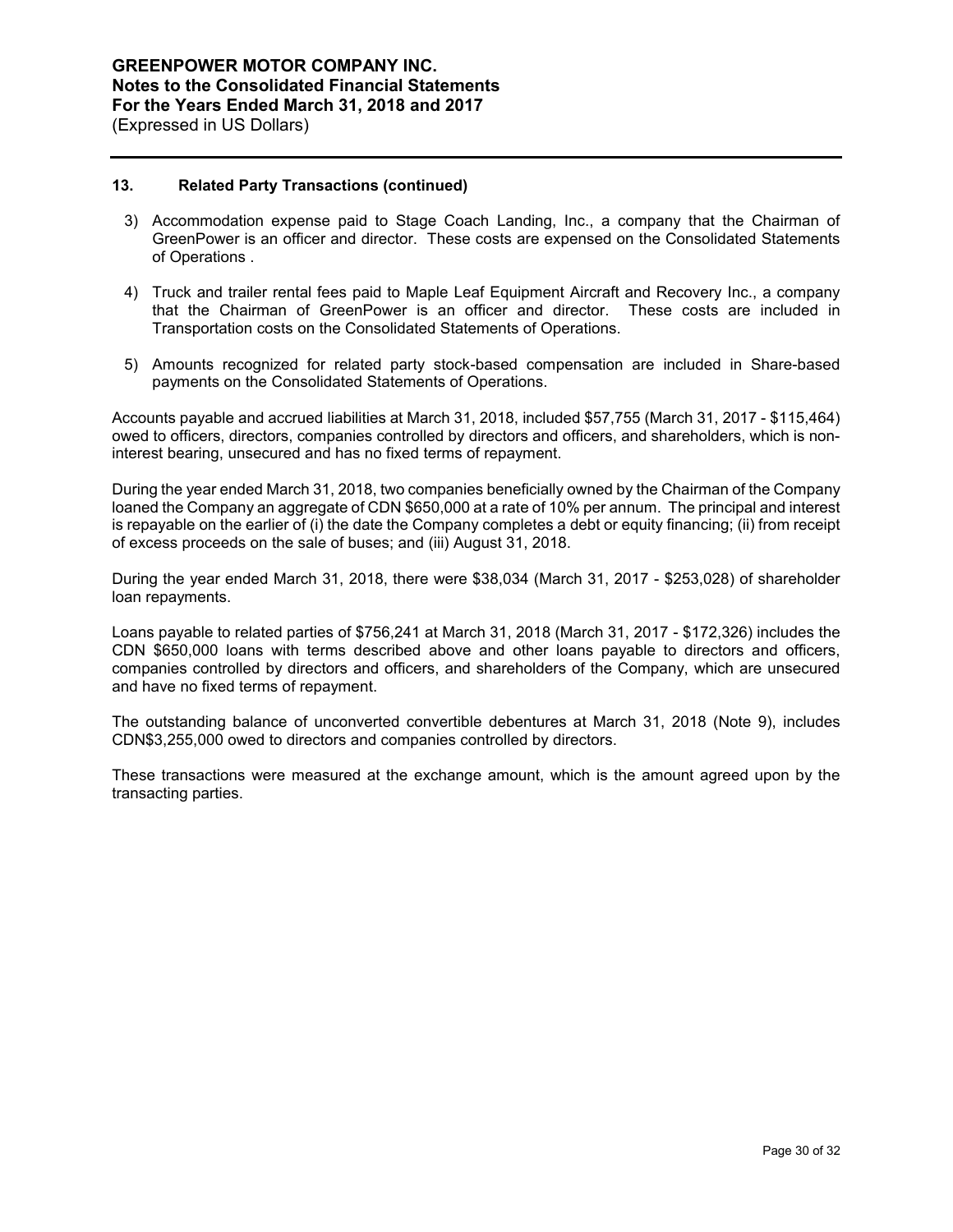(Expressed in US Dollars)

### **14. Income Taxes**

Income tax expense is recognized based on management's best estimate of weighted average annual income tax rate for the full financial year applied to the pre-tax income of the reporting period. The Company's effective tax rate for the years ended March 31, 2018 and March 31, 2017 was 26.25% and 26.00% respectively.

The difference between tax expenses for the years and the expected income taxes based on the statutory rate are as follows:

|                                               | Year ended            | Year ended |
|-----------------------------------------------|-----------------------|------------|
|                                               | March 31              | March 31   |
|                                               | 2018                  | 2017       |
| Combined statutory tax rate                   | 26.25%                | 26.00%     |
| Expected income tax expense (recovery)        | \$<br>$(888, 337)$ \$ | (731, 436) |
| Items not deductible for tax purposes         | 193,900               | 115,295    |
| Difference in tax rate in other jurisdictions | (124, 699)            | (105,162)  |
| Effect of change in tax rates                 | (52, 391)             |            |
| Unrecognized (recognized) loss carryforwards  | 261,527               | 721,303    |
| Deferred income tax expense (recovery)        | \$<br>(610,000) \$    |            |

The nature and effect of the temporary differences giving rise to the deferred income tax assets as of March 31, 2018 and March 31, 2017 are summarized below:

|                                           |     | March 31       | March 31    |
|-------------------------------------------|-----|----------------|-------------|
| Deferred income tax assets                |     | 2018           | 2017        |
| Non-capital loss carry-forwards           | \$  | 2,730,030<br>S | 2,081,207   |
| Investment in subsidiary                  |     | 97.598         | 90,883      |
| Promissory note receivable                |     | 53.422         |             |
| Capital assets                            |     | 291,049        | 112,745     |
| Resource properties                       |     | 86.199         | 102,332     |
| Warranty provision                        |     | 37,264         |             |
| Convertible debentures                    |     | (573, 438)     | (11, 889)   |
| Other carryforward balances               |     | 4.392          | 4.090       |
| Share issue costs                         |     | 46,497         | 44.659      |
| Unrecognized deferred tax assets          |     | (2,773,013)    | (2,424,027) |
| Net deferred income tax asset (liability) | ΄\$ | S              |             |

As at March 31, 2018, and March 31, 2017, the Company has approximately \$5,813,000 and \$4,901,000, respectively, of non-capital losses carry forwards available to reduce Canadian taxable income for future years. The losses expire between 2030 and 2038 if unused. The potential benefits of these carry-forward non-capital losses has not been recognized in these consolidated financial statements as it is not considered probable that sufficient future taxable profit will allow the deferred tax asset to be recovered.